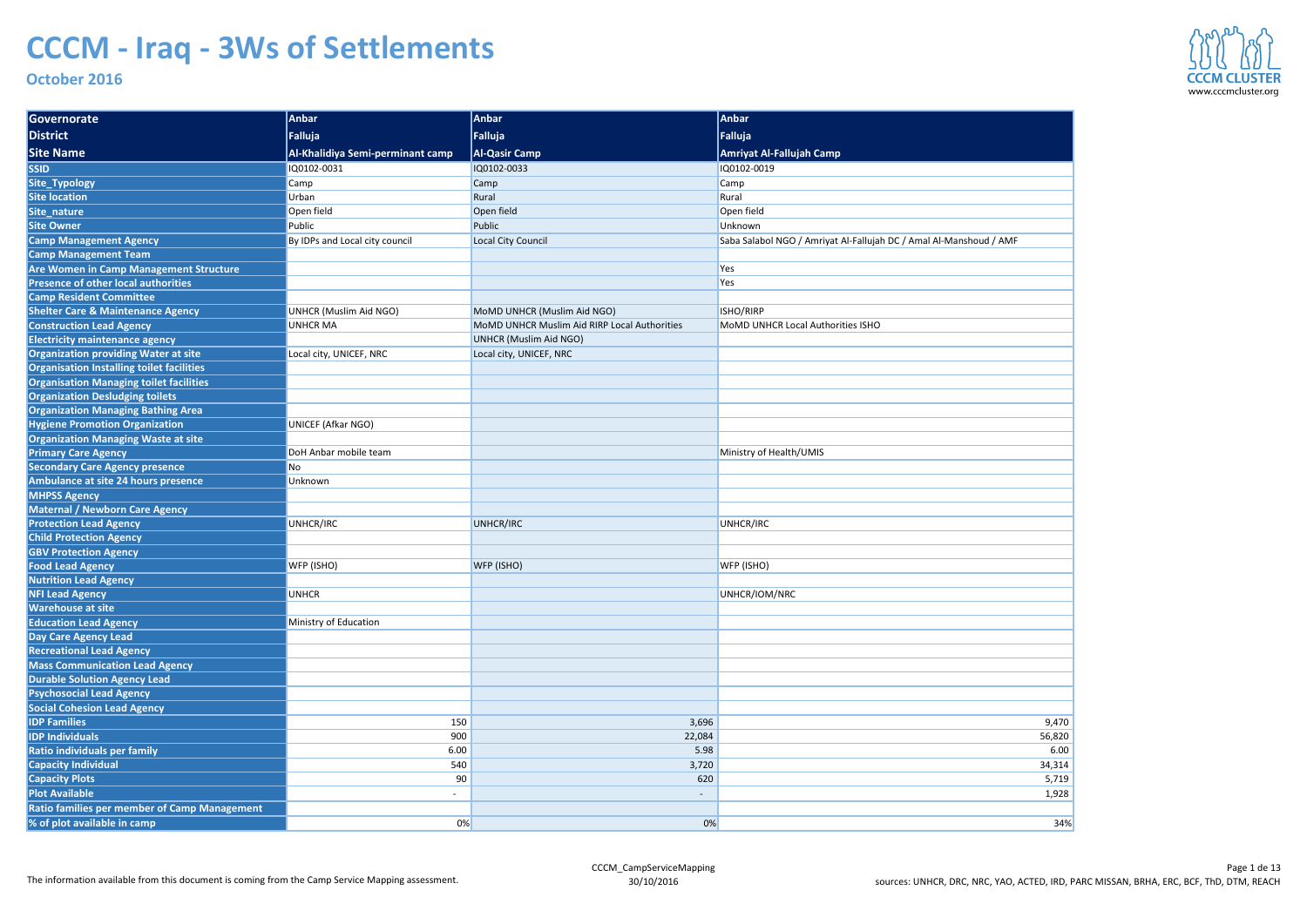| Governorate                                             | Anbar                                             | Anbar                                  | Anbar                    | Anbar                                               |
|---------------------------------------------------------|---------------------------------------------------|----------------------------------------|--------------------------|-----------------------------------------------------|
| District                                                | Falluja                                           | Falluja                                | <b>Ramadi</b>            | Ramadi                                              |
| <b>Site Name</b>                                        | <b>Bezabize Central Camp</b>                      | Habbaniya Tourist City Camp            | Kilo 18                  | Kilo 60 / Al Wafaa                                  |
| <b>SSID</b>                                             | IQ0102-0002                                       | IQ0102-0001                            | IQ0106-0006              | IQ0106-0007                                         |
| Site_Typology                                           | Camp                                              | Camp                                   | Camp                     | <b>Camp</b>                                         |
| <b>Site location</b>                                    | Rural                                             | Urban                                  | Rural                    | Rural                                               |
| Site_nature                                             | Mixte                                             | Mixte                                  | Open field               | Open field                                          |
| <b>Site Owner</b>                                       | Unknown                                           | Unknown                                | Unknown                  | Public                                              |
| <b>Camp Management Agency</b>                           | Saba Salabol NGO / UMIS / IDPs                    | Habaniya tourist city office           | Anbar Governorate        | Mayor of Al-Wafaa sub district                      |
| <b>Camp Management Team</b>                             |                                                   |                                        |                          |                                                     |
| Are Women in Camp Management Structure                  |                                                   |                                        |                          |                                                     |
| Presence of other local authorities                     |                                                   |                                        |                          |                                                     |
| <b>Camp Resident Committee</b>                          |                                                   |                                        |                          |                                                     |
| <b>Shelter Care &amp; Maintenance Agency</b>            | RIRP                                              | <b>UNHCR By MA</b>                     | Anbar Governorate        | Anbar Governorate                                   |
| <b>Construction Lead Agency</b>                         | UNHCR ISHO RIRP Muslim Aid MoMD Local Authorities | MoMD UNHCR ISHO RIRP Local Authorities | Government               | Government                                          |
| <b>Electricity maintenance agency</b>                   |                                                   |                                        |                          |                                                     |
| <b>Organization providing Water at site</b>             |                                                   |                                        |                          | UNICEF / Anbar Governorate / AL-Khnjer foundation   |
| Organisation Installing toilet facilities               |                                                   |                                        |                          | ISHO (UNICEF)                                       |
| <b>Organisation Managing toilet facilities</b>          |                                                   |                                        |                          |                                                     |
| <b>Organization Desludging toilets</b>                  |                                                   |                                        |                          |                                                     |
| <b>Organization Managing Bathing Area</b>               |                                                   |                                        |                          | ISHO (UNICEF)                                       |
| <b>Hygiene Promotion Organization</b>                   |                                                   |                                        |                          | UNICEF / UIMS / ISHO                                |
| <b>Organization Managing Waste at site</b>              |                                                   |                                        |                          |                                                     |
| <b>Primary Care Agency</b>                              |                                                   |                                        |                          | DoH / UIMS (UNFPA)                                  |
| <b>Secondary Care Agency presence</b>                   |                                                   |                                        |                          |                                                     |
| Ambulance at site 24 hours presence                     |                                                   |                                        | Yes                      | Yes                                                 |
| <b>MHPSS Agency</b>                                     |                                                   |                                        |                          |                                                     |
| Maternal / Newborn Care Agency                          |                                                   |                                        |                          |                                                     |
| <b>Protection Lead Agency</b>                           |                                                   |                                        |                          |                                                     |
| <b>Child Protection Agency</b>                          |                                                   |                                        |                          |                                                     |
| <b>GBV Protection Agency</b>                            |                                                   |                                        |                          |                                                     |
| <b>Food Lead Agency</b><br><b>Nutrition Lead Agency</b> |                                                   |                                        | WFP / NRC / ICRC         | ICRC / NRC / WFP / Muslim Aid / Qatari Red Crescent |
| <b>NFI Lead Agency</b>                                  |                                                   |                                        |                          | ICRC / NRC (UNHCR)                                  |
| <b>Warehouse at site</b>                                |                                                   |                                        |                          |                                                     |
| <b>Education Lead Agency</b>                            |                                                   |                                        |                          |                                                     |
| Day Care Agency Lead                                    |                                                   |                                        |                          |                                                     |
| <b>Recreational Lead Agency</b>                         |                                                   |                                        |                          |                                                     |
| <b>Mass Communication Lead Agency</b>                   |                                                   |                                        |                          |                                                     |
| <b>Durable Solution Agency Lead</b>                     |                                                   |                                        |                          |                                                     |
| <b>Psychosocial Lead Agency</b>                         |                                                   |                                        |                          |                                                     |
| <b>Social Cohesion Lead Agency</b>                      |                                                   |                                        |                          |                                                     |
| <b>IDP Families</b>                                     | 6,316                                             | 2,118                                  | 1,407                    | 284                                                 |
| <b>IDP Individuals</b>                                  | 37,904                                            | 11,708                                 | 8,442                    | 1,704                                               |
| Ratio individuals per family                            | 6.00                                              | 5.53                                   | 6.00                     | 6.00                                                |
| <b>Capacity Individual</b>                              | 6,532                                             | 2,694                                  | 1,000                    |                                                     |
| <b>Capacity Plots</b>                                   | 2,000                                             | 720                                    | 200                      |                                                     |
| <b>Plot Available</b>                                   | 61                                                | $\sim$                                 | $\overline{\phantom{a}}$ |                                                     |
| <b>Ratio families per member of Camp Management</b>     |                                                   |                                        |                          |                                                     |
| % of plot available in camp                             | 3%                                                | 0%                                     | 0%                       |                                                     |
|                                                         |                                                   |                                        |                          |                                                     |

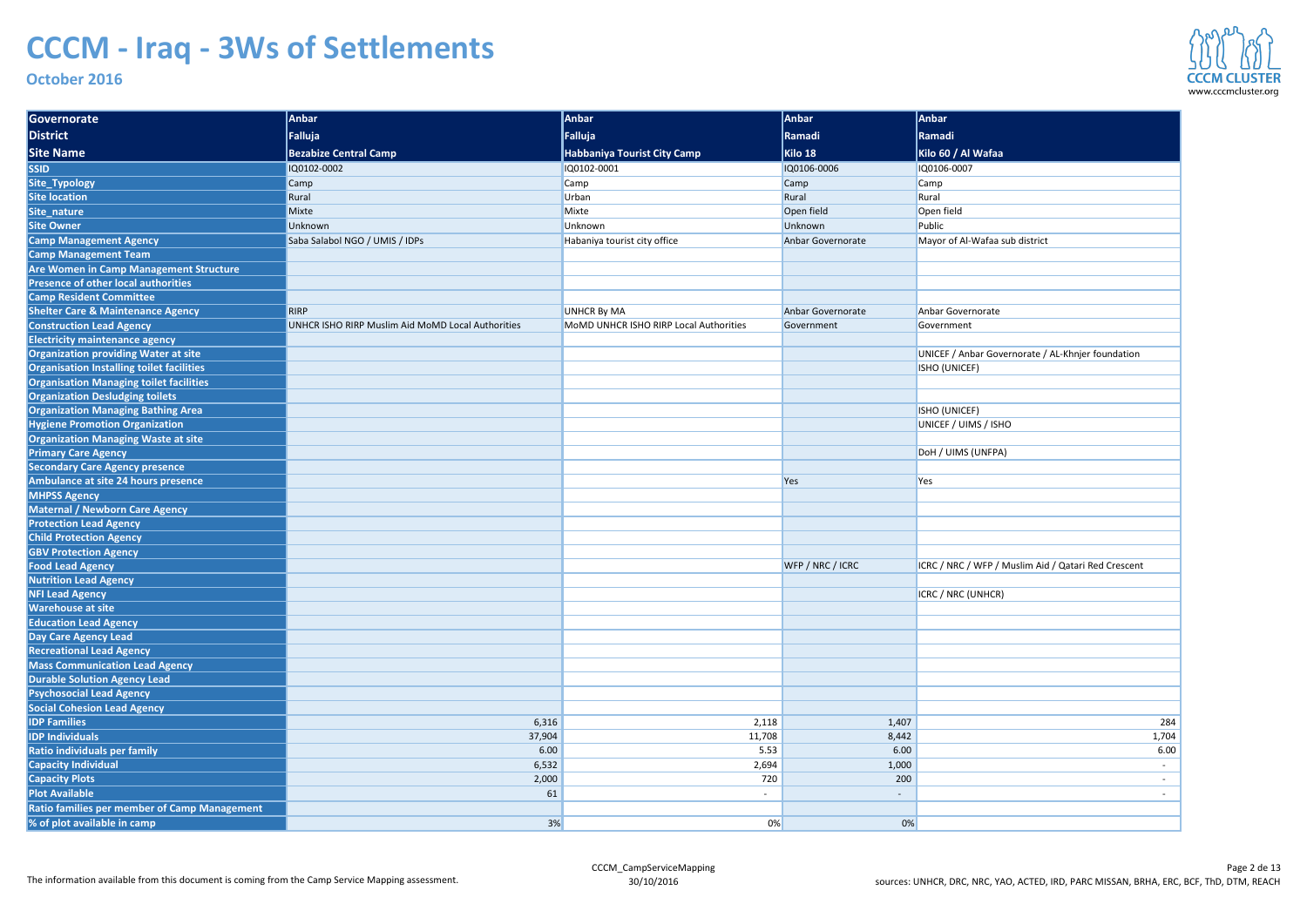| Governorate                                         | <b>Babylon</b>           | <b>Babylon</b>                      | Baghdad             | Baghdad                      | <b>Baghdad</b>                    | <b>Baghdad</b> |
|-----------------------------------------------------|--------------------------|-------------------------------------|---------------------|------------------------------|-----------------------------------|----------------|
| <b>District</b>                                     | Hilla                    | <b>Hilla</b>                        | <b>Abu Ghraib</b>   | <b>Abu Ghraib</b>            | Adhamia                           | Karkh          |
| <b>Site Name</b>                                    | <b>Babylon Complex</b>   | <b>Babylon Hotel</b>                | <b>Al-Amal</b>      | <b>Shooting camp</b>         | <b>Nabi Sheit (Prophet Sheit)</b> | Al Jamea'a     |
| <b>SSID</b>                                         | IQ0603-0012              | IQ0603-0011                         | IQ0701-0007         | IQ0701-0002                  | IQ0702-0001                       | IQ0704-0007    |
| Site_Typology                                       | <b>Collective Centre</b> | <b>Collective Centre</b>            | Camp                | Camp                         | Camp                              | <b>Camp</b>    |
| <b>Site location</b>                                | Urban                    | Peri-urban / suburb area            |                     | Peri-urban / suburb area     | Peri-urban / suburb area          |                |
| Site_nature                                         | <b>Private Building</b>  | <b>Public Building</b>              |                     | Open field                   | Open field                        |                |
| <b>Site Owner</b>                                   | Private                  | Public                              |                     | Public                       | Mixte                             |                |
| <b>Camp Management Agency</b>                       | None                     | Hotel Manager - Ministry of Tourism | <b>BPC</b>          | <b>BPC</b>                   | <b>Baghdad Governorate</b>        | <b>MoMD</b>    |
| <b>Camp Management Team</b>                         |                          |                                     |                     |                              |                                   |                |
| <b>Are Women in Camp Management Structure</b>       |                          | Yes                                 |                     | <b>No</b>                    | <b>No</b>                         |                |
| <b>Presence of other local authorities</b>          |                          | Yes                                 |                     | <b>No</b>                    | N <sub>o</sub>                    |                |
| <b>Camp Resident Committee</b>                      | N <sub>o</sub>           | Yes                                 |                     | <b>No</b>                    | Yes                               |                |
| <b>Shelter Care &amp; Maintenance Agency</b>        | None                     | Hotel Office Maintenance Dept.      | <b>ISHO / UNHCR</b> | <b>BPC</b>                   | <b>Baghdad Governorate</b>        | <b>MoDM</b>    |
| <b>Construction Lead Agency</b>                     |                          |                                     | <b>ISHO / UNHCR</b> | <b>BPC</b>                   | <b>Baghdad Governorate</b>        | <b>MoMD</b>    |
| <b>Electricity maintenance agency</b>               | Government               | Electricity Directorate in Babylon  |                     | Ministry of Electricity      | Ministry of Electricity           |                |
| <b>Organization providing Water at site</b>         | <b>None</b>              | None                                |                     | Puplic network               | Puplic network                    |                |
| Organisation Installing toilet facilities           |                          |                                     |                     | UNHCR via its partner (ISHO) | <b>Baghdad Governorate</b>        |                |
| <b>Organisation Managing toilet facilities</b>      | Full                     |                                     |                     | UNHCR via its partner (ISHO) | <b>Baghdad Governorate</b>        |                |
| <b>Organization Desludging toilets</b>              |                          |                                     |                     | <b>Baghdad Municipality</b>  | <b>Baghdad Municipality</b>       |                |
| <b>Organization Managing Bathing Area</b>           |                          |                                     |                     | <b>UNICEF</b>                | <b>Baghdad Governorate</b>        |                |
| <b>Hygiene Promotion Organization</b>               |                          |                                     |                     | <b>UNICEF</b>                | <b>UNHCR</b> and IRC              |                |
| <b>Organization Managing Waste at site</b>          |                          |                                     |                     | <b>Baghdad Municipality</b>  | <b>Baghdad Municipality</b>       |                |
| <b>Primary Care Agency</b>                          | Yes                      | No                                  |                     | MoH (Ministry of Health)     | MoH                               |                |
| <b>Secondary Care Agency presence</b>               |                          |                                     |                     |                              |                                   |                |
| Ambulance at site 24 hours presence                 |                          |                                     |                     | Yes                          | N <sub>o</sub>                    |                |
| <b>MHPSS Agency</b>                                 | Yes                      | No                                  |                     | MoH                          |                                   |                |
| <b>Maternal / Newborn Care Agency</b>               |                          |                                     |                     | MoH                          | MoH                               |                |
| <b>Protection Lead Agency</b>                       |                          |                                     |                     | <b>IRC</b>                   | <b>IRC/UNHCR</b>                  |                |
| <b>Child Protection Agency</b>                      |                          |                                     |                     | <b>UNICEF</b>                | <b>UNICEF</b>                     |                |
| <b>GBV Protection Agency</b>                        |                          |                                     |                     |                              |                                   |                |
| <b>Food Lead Agency</b>                             |                          |                                     |                     |                              | WFP/ISHO                          |                |
| <b>Nutrition Lead Agency</b>                        |                          |                                     |                     |                              | Charitable dotion                 |                |
| <b>NFI Lead Agency</b>                              |                          |                                     |                     | <b>UNHCR</b>                 | <b>UNHCR</b>                      |                |
| <b>Warehouse at site</b>                            | Yes                      | Yes                                 |                     |                              | Yes                               |                |
| <b>Education Lead Agency</b>                        |                          |                                     |                     | MoE                          | <b>MoE</b>                        |                |
| Day Care Agency Lead                                |                          |                                     |                     |                              |                                   |                |
| <b>Recreational Lead Agency</b>                     |                          |                                     |                     |                              |                                   |                |
| <b>Mass Communication Lead Agency</b>               |                          |                                     |                     |                              |                                   |                |
| <b>Durable Solution Agency Lead</b>                 |                          |                                     |                     |                              |                                   |                |
| <b>Psychosocial Lead Agency</b>                     |                          |                                     |                     | MoH                          | MoH                               |                |
| <b>Social Cohesion Lead Agency</b>                  |                          |                                     |                     |                              |                                   |                |
| <b>IDP Families</b>                                 | 700                      | 84                                  | 196                 | 338                          | 112                               | 41             |
| <b>IDP Individuals</b>                              | 3,500                    | 438                                 | 1,176               | 2,028                        | 672                               | 246            |
| Ratio individuals per family                        | 5.00                     | 5.21                                | 6.00                | 6.00                         | 6.00                              | 6.00           |
| <b>Capacity Individual</b>                          | 630                      | $\sim$                              | 600                 | 1,632                        | 2,400                             | 588            |
| <b>Capacity Plots</b>                               | 126                      | 90                                  | 100                 | 272                          | 400                               | 98             |
| <b>Plot Available</b>                               | $\overline{\phantom{a}}$ |                                     |                     |                              |                                   |                |
| <b>Ratio families per member of Camp Management</b> |                          |                                     |                     | 169                          | 19                                |                |
| % of plot available in camp                         | 0%                       | 0%                                  | 0%                  | 0%                           | 0%                                | 0%             |

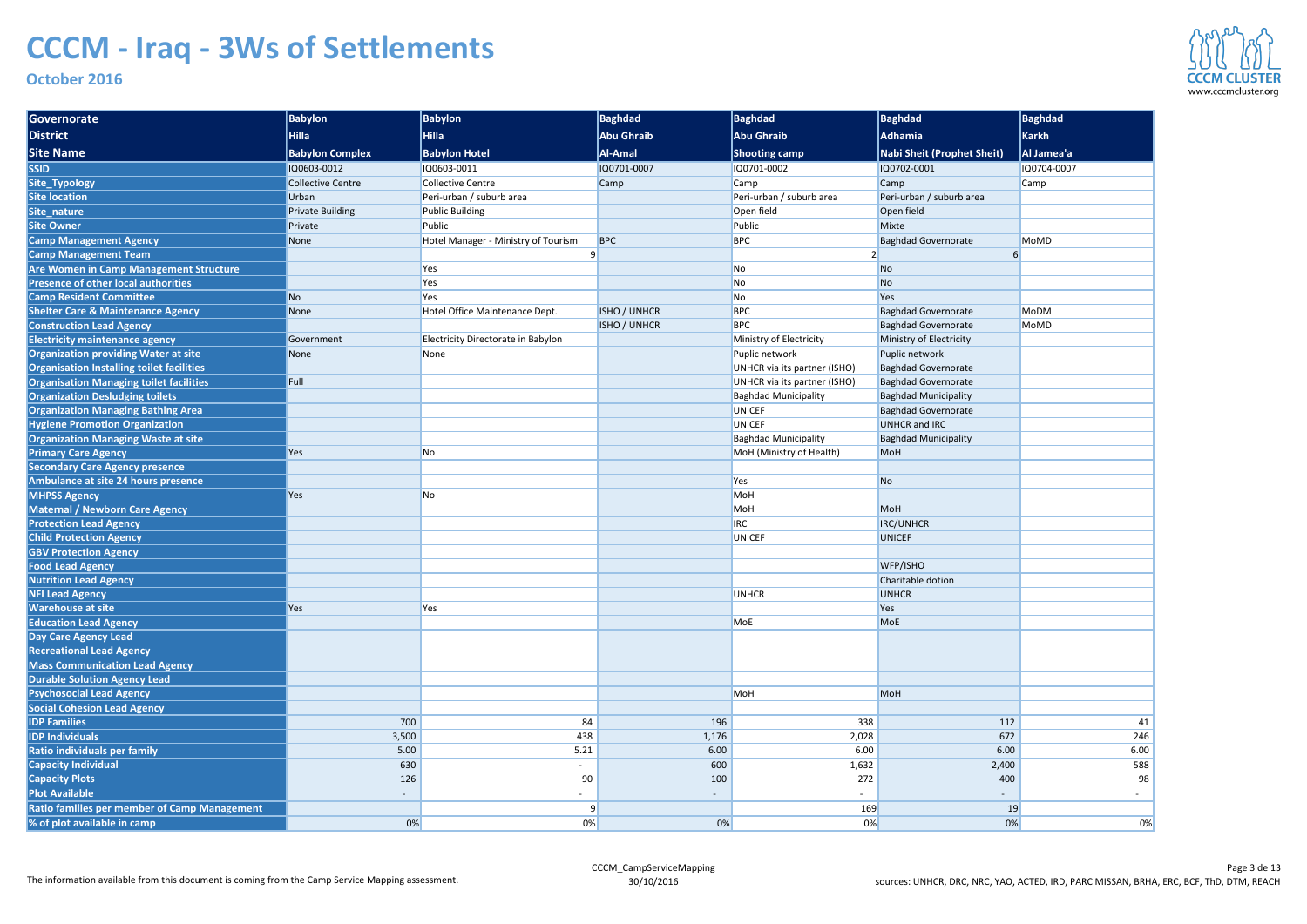| Governorate                                    | Baghdad                           | Baghdad                            | Baghdad                         | Baghdad                             | Baghdad                                   |
|------------------------------------------------|-----------------------------------|------------------------------------|---------------------------------|-------------------------------------|-------------------------------------------|
| District                                       | <b>Karkh</b>                      | Karkh                              | Karkh                           | <b>Karkh</b>                        | Karkh                                     |
| <b>Site Name</b>                               | Al salam / al takia al kasnazania | Al Saydeya-Al Kazkazaniyah Complex | Dora Center                     | <b>Gazaliya</b>                     | kadhra'a                                  |
| <b>SSID</b>                                    | IQ0704-0029                       | IQ0704-0041                        | IQ0704-0004                     | IQ0704-0031                         | IQ0704-0002                               |
| Site_Typology                                  | Camp                              | <b>Collective Centre</b>           | Camp                            | <b>Camp</b>                         | Camp                                      |
| <b>Site location</b>                           |                                   | Urban                              |                                 |                                     | Peri-urban / suburb area                  |
| Site_nature                                    |                                   |                                    |                                 |                                     | Open field                                |
| <b>Site Owner</b>                              |                                   | Private                            |                                 |                                     | Public                                    |
| <b>Camp Management Agency</b>                  | Al Takiya Office                  | <b>Baghdad Governorate</b>         | BPC via Al-Amal Al-Manshoud NGO | Community leader (Private donation) | <b>BPC</b>                                |
| <b>Camp Management Team</b>                    |                                   |                                    |                                 |                                     |                                           |
| <b>Are Women in Camp Management Structure</b>  |                                   | Unknown                            |                                 |                                     | Yes                                       |
| <b>Presence of other local authorities</b>     |                                   | Unknown                            |                                 |                                     | No                                        |
| <b>Camp Resident Committee</b>                 |                                   | Yes                                |                                 |                                     | Yes                                       |
| <b>Shelter Care &amp; Maintenance Agency</b>   | <b>ISHO / UNHCR</b>               | <b>IOM</b>                         | <b>ISHO / UNHCR</b>             |                                     | <b>UNHCR via its partner (Muslim Aid)</b> |
| <b>Construction Lead Agency</b>                | <b>ISHO / UNHCR</b>               |                                    | <b>ISHO / UNHCR</b>             |                                     | UNHCR via its partner (Muslim Aid)        |
| <b>Electricity maintenance agency</b>          |                                   |                                    |                                 |                                     | Ministry of Electricity                   |
| <b>Organization providing Water at site</b>    |                                   |                                    |                                 |                                     | Puplic network                            |
| Organisation Installing toilet facilities      |                                   |                                    |                                 |                                     | <b>UNICEF</b>                             |
| <b>Organisation Managing toilet facilities</b> |                                   | Partial                            |                                 |                                     | <b>UNICEF</b>                             |
| <b>Organization Desludging toilets</b>         |                                   |                                    |                                 |                                     | Municipality                              |
| <b>Organization Managing Bathing Area</b>      |                                   |                                    |                                 |                                     | <b>UNICEF</b>                             |
| <b>Hygiene Promotion Organization</b>          |                                   |                                    |                                 |                                     | <b>UNICEF</b>                             |
| <b>Organization Managing Waste at site</b>     |                                   |                                    |                                 |                                     | <b>Baghdad Municipality</b>               |
| <b>Primary Care Agency</b>                     |                                   | Unknown                            |                                 |                                     | MoH                                       |
| <b>Secondary Care Agency presence</b>          |                                   |                                    |                                 |                                     |                                           |
| Ambulance at site 24 hours presence            |                                   |                                    |                                 |                                     | N <sub>o</sub>                            |
| <b>MHPSS Agency</b>                            |                                   | Unknown                            |                                 |                                     |                                           |
| Maternal / Newborn Care Agency                 |                                   | Unknown                            |                                 |                                     | MoH                                       |
| <b>Protection Lead Agency</b>                  |                                   |                                    |                                 |                                     | <b>IRC/UNHCR</b>                          |
| <b>Child Protection Agency</b>                 |                                   |                                    |                                 |                                     | <b>UNICEF</b>                             |
| <b>GBV Protection Agency</b>                   |                                   |                                    |                                 |                                     |                                           |
| <b>Food Lead Agency</b>                        |                                   |                                    |                                 |                                     | WFP/ISHO                                  |
| <b>Nutrition Lead Agency</b>                   |                                   |                                    |                                 |                                     | Baghdad Governorate, Charitable dotion    |
| <b>NFI Lead Agency</b>                         |                                   |                                    |                                 |                                     | <b>UNHCR</b>                              |
| <b>Warehouse at site</b>                       |                                   | Yes                                |                                 |                                     | Yes                                       |
| <b>Education Lead Agency</b>                   |                                   |                                    |                                 |                                     | MoE                                       |
| Day Care Agency Lead                           |                                   |                                    |                                 |                                     |                                           |
| <b>Recreational Lead Agency</b>                |                                   |                                    |                                 |                                     |                                           |
| <b>Mass Communication Lead Agency</b>          |                                   |                                    |                                 |                                     |                                           |
| <b>Durable Solution Agency Lead</b>            |                                   |                                    |                                 |                                     |                                           |
| <b>Psychosocial Lead Agency</b>                |                                   |                                    |                                 |                                     | MoH                                       |
| <b>Social Cohesion Lead Agency</b>             |                                   |                                    |                                 |                                     |                                           |
| <b>IDP Families</b>                            | 1,337                             |                                    | 115                             | 360                                 | 120                                       |
| <b>IDP Individuals</b>                         | 6,709                             |                                    | 690                             | 2,500                               | 720                                       |
| Ratio individuals per family                   | 5.02                              |                                    | 6.00                            | 6.94                                | 6.00                                      |
| <b>Capacity Individual</b>                     | 8,400                             |                                    | 552                             | 1,230                               | 630                                       |
| <b>Capacity Plots</b>                          | 1,400                             |                                    | 92                              | 205                                 | 105                                       |
| <b>Plot Available</b>                          | 70                                |                                    |                                 |                                     | $\sigma_{\rm{max}}$                       |
| Ratio families per member of Camp Management   |                                   |                                    |                                 |                                     | 24                                        |
| % of plot available in camp                    | 5%                                |                                    | 0%                              | 0%                                  | 0%                                        |

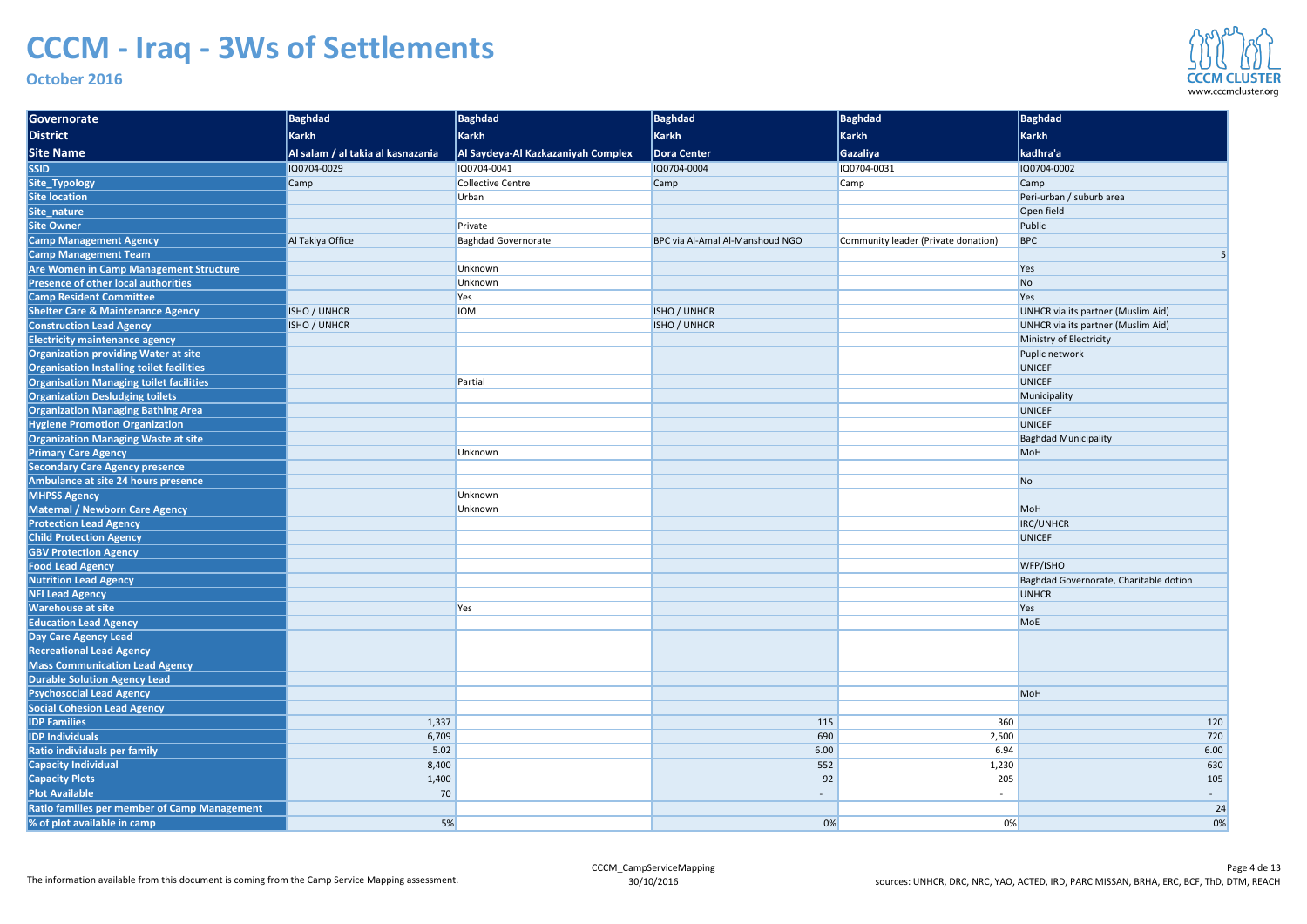### **October 2016**

| District<br><b>Karkh</b><br>Resafa<br>Mahmoudiya<br><b>Mahmoudiya</b><br>Mahmoudiya<br>Mahmoudiya<br><b>Site Name</b><br>Al Wahda Camp<br><b>Bezabiz Camp / Sader Al Yousifiya</b><br>Khaimat Al Iraq / Check Point 75<br><b>Al-Nabi Younis</b><br><b>Al Yusifiya</b><br><b>Scout Camp</b><br><b>SSID</b><br>IQ0704-0026<br>IQ0707-0001<br>IQ0706-0009<br>IQ0706-0005<br>1Q0706-0008<br>IQ0706-0007<br>Site_Typology<br>Camp<br>Camp<br>Camp<br>Camp<br>Camp<br>Camp<br><b>Site location</b><br>Peri-urban / suburb area<br>Peri-urban / suburb area<br>Urban<br>Urban<br>Open field<br>Site_nature<br>Open field<br>Open field<br><b>Site Owner</b><br>Public<br>Unknown<br>Public<br>Private<br><b>BPC</b><br><b>BPC</b><br><b>BPC</b><br><b>BPC</b><br><b>BPC</b><br><b>Camp Management Agency</b><br>Land owner<br><b>Camp Management Team</b><br>Are Women in Camp Management Structure<br>Unknown<br>Yes<br>No<br>Yes<br><b>Presence of other local authorities</b><br>Unknown<br>Yes<br>Yes<br>Unknown<br><b>Camp Resident Committee</b><br>Yes<br>Yes<br>Yes<br>Yes<br><b>Shelter Care &amp; Maintenance Agency</b><br>ISHO / UNHCR and Anbar Governorate<br><b>Baghdad Governorate</b><br><b>IOM</b><br><b>ISHO / UNHCR</b><br><b>IOM</b><br><b>IOM</b><br><b>Construction Lead Agency</b><br><b>IOM</b><br><b>ISHO / UNHCR</b><br><b>IOM</b><br><b>IOM</b><br>ISHO / UNHCR and Anbar Governorate<br><b>Baghdad Governorate</b><br><b>Electricity maintenance agency</b><br><b>Baghdad Governorate</b><br><b>AL-RASHEED CITY HALL</b><br>AL rasheed city Hall<br><b>Organization providing Water at site</b><br><b>Baghdad Governorate</b><br>AL rasheed city Hall<br><b>AL-RASHEED CITY HALL</b><br><b>Organisation Installing toilet facilities</b><br><b>UNICEF</b><br><b>Organisation Managing toilet facilities</b><br><b>UNICEF</b><br><b>Organization Desludging toilets</b><br><b>Organization Managing Bathing Area</b><br><b>Hygiene Promotion Organization</b><br><b>UNICEF</b><br><b>Organization Managing Waste at site</b><br><b>Baghdad Municipality</b><br>Government<br><b>Primary Care Agency</b><br>minstry of health<br><b>MoH</b><br>MoH<br><b>Secondary Care Agency presence</b><br>Unknown<br>None<br><b>No</b><br>Ambulance at site 24 hours presence<br>Yes<br>Yes<br>None<br>No<br><b>MHPSS Agency</b><br><b>Maternal / Newborn Care Agency</b><br><b>Protection Lead Agency</b><br><b>ISF</b><br><b>IRQI Government</b><br>iraqi police<br><b>Child Protection Agency</b><br>None<br><b>GBV Protection Agency</b><br>None<br><b>WFP</b><br><b>Food Lead Agency</b><br>IPD'S<br><b>UNICEF</b><br>Nutrition Lead Agency<br><b>NFI Lead Agency</b><br>UNHCR<br><b>IOM</b><br><b>IOM</b><br><b>Warehouse at site</b><br>Yes<br>Yes<br>Yes<br><b>Education Lead Agency</b><br><b>UNICEF</b><br><b>MoE</b><br>MoE<br><b>MoE</b><br>Day Care Agency Lead<br><b>UNICEF</b><br><b>MoE</b><br><b>MoE</b><br><b>Recreational Lead Agency</b><br>UNICEF<br>Mass Communication Lead Agency<br><b>IOM</b><br><b>Durable Solution Agency Lead</b><br><b>Psychosocial Lead Agency</b><br>many agencies<br><b>Social Cohesion Lead Agency</b><br><b>NRC</b><br><b>IDP Families</b><br>74<br>223<br>641<br>43<br>71<br><b>IDP Individuals</b><br>396<br>1,338<br>3,846<br>444<br>258<br>Ratio individuals per family<br>6.00<br>6.00<br>6.00<br>6.00<br>5.58<br><b>Capacity Individual</b><br>1,500<br>2,400<br>830<br>1,950<br>1,950<br><b>Capacity Plots</b><br>250<br>400<br>160<br>325<br>325<br><b>Plot Available</b><br>254<br>$\sim$<br>$\sim$<br>$\sim 100$<br>$\sim$<br>Ratio families per member of Camp Management<br>37<br>128<br>% of plot available in camp<br>0%<br>$0\%$<br>0%<br>0%<br>78% | Governorate | <b>Baghdad</b> | Baghdad | Baghdad | Baghdad | <b>Baghdad</b> | <b>Baghdad</b> |
|-------------------------------------------------------------------------------------------------------------------------------------------------------------------------------------------------------------------------------------------------------------------------------------------------------------------------------------------------------------------------------------------------------------------------------------------------------------------------------------------------------------------------------------------------------------------------------------------------------------------------------------------------------------------------------------------------------------------------------------------------------------------------------------------------------------------------------------------------------------------------------------------------------------------------------------------------------------------------------------------------------------------------------------------------------------------------------------------------------------------------------------------------------------------------------------------------------------------------------------------------------------------------------------------------------------------------------------------------------------------------------------------------------------------------------------------------------------------------------------------------------------------------------------------------------------------------------------------------------------------------------------------------------------------------------------------------------------------------------------------------------------------------------------------------------------------------------------------------------------------------------------------------------------------------------------------------------------------------------------------------------------------------------------------------------------------------------------------------------------------------------------------------------------------------------------------------------------------------------------------------------------------------------------------------------------------------------------------------------------------------------------------------------------------------------------------------------------------------------------------------------------------------------------------------------------------------------------------------------------------------------------------------------------------------------------------------------------------------------------------------------------------------------------------------------------------------------------------------------------------------------------------------------------------------------------------------------------------------------------------------------------------------------------------------------------------------------------------------------------------------------------------------------------------------------------------------------------------------------------------------------------------------------------------------------------------------------------------------------------------------------------------------------------------------------------------------------------------------------------------------------------------------------------------------------------------------------------------------------------------------------------------------------------------------------------------------------------------------------|-------------|----------------|---------|---------|---------|----------------|----------------|
|                                                                                                                                                                                                                                                                                                                                                                                                                                                                                                                                                                                                                                                                                                                                                                                                                                                                                                                                                                                                                                                                                                                                                                                                                                                                                                                                                                                                                                                                                                                                                                                                                                                                                                                                                                                                                                                                                                                                                                                                                                                                                                                                                                                                                                                                                                                                                                                                                                                                                                                                                                                                                                                                                                                                                                                                                                                                                                                                                                                                                                                                                                                                                                                                                                                                                                                                                                                                                                                                                                                                                                                                                                                                                                                               |             |                |         |         |         |                |                |
|                                                                                                                                                                                                                                                                                                                                                                                                                                                                                                                                                                                                                                                                                                                                                                                                                                                                                                                                                                                                                                                                                                                                                                                                                                                                                                                                                                                                                                                                                                                                                                                                                                                                                                                                                                                                                                                                                                                                                                                                                                                                                                                                                                                                                                                                                                                                                                                                                                                                                                                                                                                                                                                                                                                                                                                                                                                                                                                                                                                                                                                                                                                                                                                                                                                                                                                                                                                                                                                                                                                                                                                                                                                                                                                               |             |                |         |         |         |                |                |
|                                                                                                                                                                                                                                                                                                                                                                                                                                                                                                                                                                                                                                                                                                                                                                                                                                                                                                                                                                                                                                                                                                                                                                                                                                                                                                                                                                                                                                                                                                                                                                                                                                                                                                                                                                                                                                                                                                                                                                                                                                                                                                                                                                                                                                                                                                                                                                                                                                                                                                                                                                                                                                                                                                                                                                                                                                                                                                                                                                                                                                                                                                                                                                                                                                                                                                                                                                                                                                                                                                                                                                                                                                                                                                                               |             |                |         |         |         |                |                |
|                                                                                                                                                                                                                                                                                                                                                                                                                                                                                                                                                                                                                                                                                                                                                                                                                                                                                                                                                                                                                                                                                                                                                                                                                                                                                                                                                                                                                                                                                                                                                                                                                                                                                                                                                                                                                                                                                                                                                                                                                                                                                                                                                                                                                                                                                                                                                                                                                                                                                                                                                                                                                                                                                                                                                                                                                                                                                                                                                                                                                                                                                                                                                                                                                                                                                                                                                                                                                                                                                                                                                                                                                                                                                                                               |             |                |         |         |         |                |                |
|                                                                                                                                                                                                                                                                                                                                                                                                                                                                                                                                                                                                                                                                                                                                                                                                                                                                                                                                                                                                                                                                                                                                                                                                                                                                                                                                                                                                                                                                                                                                                                                                                                                                                                                                                                                                                                                                                                                                                                                                                                                                                                                                                                                                                                                                                                                                                                                                                                                                                                                                                                                                                                                                                                                                                                                                                                                                                                                                                                                                                                                                                                                                                                                                                                                                                                                                                                                                                                                                                                                                                                                                                                                                                                                               |             |                |         |         |         |                |                |
|                                                                                                                                                                                                                                                                                                                                                                                                                                                                                                                                                                                                                                                                                                                                                                                                                                                                                                                                                                                                                                                                                                                                                                                                                                                                                                                                                                                                                                                                                                                                                                                                                                                                                                                                                                                                                                                                                                                                                                                                                                                                                                                                                                                                                                                                                                                                                                                                                                                                                                                                                                                                                                                                                                                                                                                                                                                                                                                                                                                                                                                                                                                                                                                                                                                                                                                                                                                                                                                                                                                                                                                                                                                                                                                               |             |                |         |         |         |                |                |
|                                                                                                                                                                                                                                                                                                                                                                                                                                                                                                                                                                                                                                                                                                                                                                                                                                                                                                                                                                                                                                                                                                                                                                                                                                                                                                                                                                                                                                                                                                                                                                                                                                                                                                                                                                                                                                                                                                                                                                                                                                                                                                                                                                                                                                                                                                                                                                                                                                                                                                                                                                                                                                                                                                                                                                                                                                                                                                                                                                                                                                                                                                                                                                                                                                                                                                                                                                                                                                                                                                                                                                                                                                                                                                                               |             |                |         |         |         |                |                |
|                                                                                                                                                                                                                                                                                                                                                                                                                                                                                                                                                                                                                                                                                                                                                                                                                                                                                                                                                                                                                                                                                                                                                                                                                                                                                                                                                                                                                                                                                                                                                                                                                                                                                                                                                                                                                                                                                                                                                                                                                                                                                                                                                                                                                                                                                                                                                                                                                                                                                                                                                                                                                                                                                                                                                                                                                                                                                                                                                                                                                                                                                                                                                                                                                                                                                                                                                                                                                                                                                                                                                                                                                                                                                                                               |             |                |         |         |         |                |                |
|                                                                                                                                                                                                                                                                                                                                                                                                                                                                                                                                                                                                                                                                                                                                                                                                                                                                                                                                                                                                                                                                                                                                                                                                                                                                                                                                                                                                                                                                                                                                                                                                                                                                                                                                                                                                                                                                                                                                                                                                                                                                                                                                                                                                                                                                                                                                                                                                                                                                                                                                                                                                                                                                                                                                                                                                                                                                                                                                                                                                                                                                                                                                                                                                                                                                                                                                                                                                                                                                                                                                                                                                                                                                                                                               |             |                |         |         |         |                |                |
|                                                                                                                                                                                                                                                                                                                                                                                                                                                                                                                                                                                                                                                                                                                                                                                                                                                                                                                                                                                                                                                                                                                                                                                                                                                                                                                                                                                                                                                                                                                                                                                                                                                                                                                                                                                                                                                                                                                                                                                                                                                                                                                                                                                                                                                                                                                                                                                                                                                                                                                                                                                                                                                                                                                                                                                                                                                                                                                                                                                                                                                                                                                                                                                                                                                                                                                                                                                                                                                                                                                                                                                                                                                                                                                               |             |                |         |         |         |                |                |
|                                                                                                                                                                                                                                                                                                                                                                                                                                                                                                                                                                                                                                                                                                                                                                                                                                                                                                                                                                                                                                                                                                                                                                                                                                                                                                                                                                                                                                                                                                                                                                                                                                                                                                                                                                                                                                                                                                                                                                                                                                                                                                                                                                                                                                                                                                                                                                                                                                                                                                                                                                                                                                                                                                                                                                                                                                                                                                                                                                                                                                                                                                                                                                                                                                                                                                                                                                                                                                                                                                                                                                                                                                                                                                                               |             |                |         |         |         |                |                |
|                                                                                                                                                                                                                                                                                                                                                                                                                                                                                                                                                                                                                                                                                                                                                                                                                                                                                                                                                                                                                                                                                                                                                                                                                                                                                                                                                                                                                                                                                                                                                                                                                                                                                                                                                                                                                                                                                                                                                                                                                                                                                                                                                                                                                                                                                                                                                                                                                                                                                                                                                                                                                                                                                                                                                                                                                                                                                                                                                                                                                                                                                                                                                                                                                                                                                                                                                                                                                                                                                                                                                                                                                                                                                                                               |             |                |         |         |         |                |                |
|                                                                                                                                                                                                                                                                                                                                                                                                                                                                                                                                                                                                                                                                                                                                                                                                                                                                                                                                                                                                                                                                                                                                                                                                                                                                                                                                                                                                                                                                                                                                                                                                                                                                                                                                                                                                                                                                                                                                                                                                                                                                                                                                                                                                                                                                                                                                                                                                                                                                                                                                                                                                                                                                                                                                                                                                                                                                                                                                                                                                                                                                                                                                                                                                                                                                                                                                                                                                                                                                                                                                                                                                                                                                                                                               |             |                |         |         |         |                |                |
|                                                                                                                                                                                                                                                                                                                                                                                                                                                                                                                                                                                                                                                                                                                                                                                                                                                                                                                                                                                                                                                                                                                                                                                                                                                                                                                                                                                                                                                                                                                                                                                                                                                                                                                                                                                                                                                                                                                                                                                                                                                                                                                                                                                                                                                                                                                                                                                                                                                                                                                                                                                                                                                                                                                                                                                                                                                                                                                                                                                                                                                                                                                                                                                                                                                                                                                                                                                                                                                                                                                                                                                                                                                                                                                               |             |                |         |         |         |                |                |
|                                                                                                                                                                                                                                                                                                                                                                                                                                                                                                                                                                                                                                                                                                                                                                                                                                                                                                                                                                                                                                                                                                                                                                                                                                                                                                                                                                                                                                                                                                                                                                                                                                                                                                                                                                                                                                                                                                                                                                                                                                                                                                                                                                                                                                                                                                                                                                                                                                                                                                                                                                                                                                                                                                                                                                                                                                                                                                                                                                                                                                                                                                                                                                                                                                                                                                                                                                                                                                                                                                                                                                                                                                                                                                                               |             |                |         |         |         |                |                |
|                                                                                                                                                                                                                                                                                                                                                                                                                                                                                                                                                                                                                                                                                                                                                                                                                                                                                                                                                                                                                                                                                                                                                                                                                                                                                                                                                                                                                                                                                                                                                                                                                                                                                                                                                                                                                                                                                                                                                                                                                                                                                                                                                                                                                                                                                                                                                                                                                                                                                                                                                                                                                                                                                                                                                                                                                                                                                                                                                                                                                                                                                                                                                                                                                                                                                                                                                                                                                                                                                                                                                                                                                                                                                                                               |             |                |         |         |         |                |                |
|                                                                                                                                                                                                                                                                                                                                                                                                                                                                                                                                                                                                                                                                                                                                                                                                                                                                                                                                                                                                                                                                                                                                                                                                                                                                                                                                                                                                                                                                                                                                                                                                                                                                                                                                                                                                                                                                                                                                                                                                                                                                                                                                                                                                                                                                                                                                                                                                                                                                                                                                                                                                                                                                                                                                                                                                                                                                                                                                                                                                                                                                                                                                                                                                                                                                                                                                                                                                                                                                                                                                                                                                                                                                                                                               |             |                |         |         |         |                |                |
|                                                                                                                                                                                                                                                                                                                                                                                                                                                                                                                                                                                                                                                                                                                                                                                                                                                                                                                                                                                                                                                                                                                                                                                                                                                                                                                                                                                                                                                                                                                                                                                                                                                                                                                                                                                                                                                                                                                                                                                                                                                                                                                                                                                                                                                                                                                                                                                                                                                                                                                                                                                                                                                                                                                                                                                                                                                                                                                                                                                                                                                                                                                                                                                                                                                                                                                                                                                                                                                                                                                                                                                                                                                                                                                               |             |                |         |         |         |                |                |
|                                                                                                                                                                                                                                                                                                                                                                                                                                                                                                                                                                                                                                                                                                                                                                                                                                                                                                                                                                                                                                                                                                                                                                                                                                                                                                                                                                                                                                                                                                                                                                                                                                                                                                                                                                                                                                                                                                                                                                                                                                                                                                                                                                                                                                                                                                                                                                                                                                                                                                                                                                                                                                                                                                                                                                                                                                                                                                                                                                                                                                                                                                                                                                                                                                                                                                                                                                                                                                                                                                                                                                                                                                                                                                                               |             |                |         |         |         |                |                |
|                                                                                                                                                                                                                                                                                                                                                                                                                                                                                                                                                                                                                                                                                                                                                                                                                                                                                                                                                                                                                                                                                                                                                                                                                                                                                                                                                                                                                                                                                                                                                                                                                                                                                                                                                                                                                                                                                                                                                                                                                                                                                                                                                                                                                                                                                                                                                                                                                                                                                                                                                                                                                                                                                                                                                                                                                                                                                                                                                                                                                                                                                                                                                                                                                                                                                                                                                                                                                                                                                                                                                                                                                                                                                                                               |             |                |         |         |         |                |                |
|                                                                                                                                                                                                                                                                                                                                                                                                                                                                                                                                                                                                                                                                                                                                                                                                                                                                                                                                                                                                                                                                                                                                                                                                                                                                                                                                                                                                                                                                                                                                                                                                                                                                                                                                                                                                                                                                                                                                                                                                                                                                                                                                                                                                                                                                                                                                                                                                                                                                                                                                                                                                                                                                                                                                                                                                                                                                                                                                                                                                                                                                                                                                                                                                                                                                                                                                                                                                                                                                                                                                                                                                                                                                                                                               |             |                |         |         |         |                |                |
|                                                                                                                                                                                                                                                                                                                                                                                                                                                                                                                                                                                                                                                                                                                                                                                                                                                                                                                                                                                                                                                                                                                                                                                                                                                                                                                                                                                                                                                                                                                                                                                                                                                                                                                                                                                                                                                                                                                                                                                                                                                                                                                                                                                                                                                                                                                                                                                                                                                                                                                                                                                                                                                                                                                                                                                                                                                                                                                                                                                                                                                                                                                                                                                                                                                                                                                                                                                                                                                                                                                                                                                                                                                                                                                               |             |                |         |         |         |                |                |
|                                                                                                                                                                                                                                                                                                                                                                                                                                                                                                                                                                                                                                                                                                                                                                                                                                                                                                                                                                                                                                                                                                                                                                                                                                                                                                                                                                                                                                                                                                                                                                                                                                                                                                                                                                                                                                                                                                                                                                                                                                                                                                                                                                                                                                                                                                                                                                                                                                                                                                                                                                                                                                                                                                                                                                                                                                                                                                                                                                                                                                                                                                                                                                                                                                                                                                                                                                                                                                                                                                                                                                                                                                                                                                                               |             |                |         |         |         |                |                |
|                                                                                                                                                                                                                                                                                                                                                                                                                                                                                                                                                                                                                                                                                                                                                                                                                                                                                                                                                                                                                                                                                                                                                                                                                                                                                                                                                                                                                                                                                                                                                                                                                                                                                                                                                                                                                                                                                                                                                                                                                                                                                                                                                                                                                                                                                                                                                                                                                                                                                                                                                                                                                                                                                                                                                                                                                                                                                                                                                                                                                                                                                                                                                                                                                                                                                                                                                                                                                                                                                                                                                                                                                                                                                                                               |             |                |         |         |         |                |                |
|                                                                                                                                                                                                                                                                                                                                                                                                                                                                                                                                                                                                                                                                                                                                                                                                                                                                                                                                                                                                                                                                                                                                                                                                                                                                                                                                                                                                                                                                                                                                                                                                                                                                                                                                                                                                                                                                                                                                                                                                                                                                                                                                                                                                                                                                                                                                                                                                                                                                                                                                                                                                                                                                                                                                                                                                                                                                                                                                                                                                                                                                                                                                                                                                                                                                                                                                                                                                                                                                                                                                                                                                                                                                                                                               |             |                |         |         |         |                |                |
|                                                                                                                                                                                                                                                                                                                                                                                                                                                                                                                                                                                                                                                                                                                                                                                                                                                                                                                                                                                                                                                                                                                                                                                                                                                                                                                                                                                                                                                                                                                                                                                                                                                                                                                                                                                                                                                                                                                                                                                                                                                                                                                                                                                                                                                                                                                                                                                                                                                                                                                                                                                                                                                                                                                                                                                                                                                                                                                                                                                                                                                                                                                                                                                                                                                                                                                                                                                                                                                                                                                                                                                                                                                                                                                               |             |                |         |         |         |                |                |
|                                                                                                                                                                                                                                                                                                                                                                                                                                                                                                                                                                                                                                                                                                                                                                                                                                                                                                                                                                                                                                                                                                                                                                                                                                                                                                                                                                                                                                                                                                                                                                                                                                                                                                                                                                                                                                                                                                                                                                                                                                                                                                                                                                                                                                                                                                                                                                                                                                                                                                                                                                                                                                                                                                                                                                                                                                                                                                                                                                                                                                                                                                                                                                                                                                                                                                                                                                                                                                                                                                                                                                                                                                                                                                                               |             |                |         |         |         |                |                |
|                                                                                                                                                                                                                                                                                                                                                                                                                                                                                                                                                                                                                                                                                                                                                                                                                                                                                                                                                                                                                                                                                                                                                                                                                                                                                                                                                                                                                                                                                                                                                                                                                                                                                                                                                                                                                                                                                                                                                                                                                                                                                                                                                                                                                                                                                                                                                                                                                                                                                                                                                                                                                                                                                                                                                                                                                                                                                                                                                                                                                                                                                                                                                                                                                                                                                                                                                                                                                                                                                                                                                                                                                                                                                                                               |             |                |         |         |         |                |                |
|                                                                                                                                                                                                                                                                                                                                                                                                                                                                                                                                                                                                                                                                                                                                                                                                                                                                                                                                                                                                                                                                                                                                                                                                                                                                                                                                                                                                                                                                                                                                                                                                                                                                                                                                                                                                                                                                                                                                                                                                                                                                                                                                                                                                                                                                                                                                                                                                                                                                                                                                                                                                                                                                                                                                                                                                                                                                                                                                                                                                                                                                                                                                                                                                                                                                                                                                                                                                                                                                                                                                                                                                                                                                                                                               |             |                |         |         |         |                |                |
|                                                                                                                                                                                                                                                                                                                                                                                                                                                                                                                                                                                                                                                                                                                                                                                                                                                                                                                                                                                                                                                                                                                                                                                                                                                                                                                                                                                                                                                                                                                                                                                                                                                                                                                                                                                                                                                                                                                                                                                                                                                                                                                                                                                                                                                                                                                                                                                                                                                                                                                                                                                                                                                                                                                                                                                                                                                                                                                                                                                                                                                                                                                                                                                                                                                                                                                                                                                                                                                                                                                                                                                                                                                                                                                               |             |                |         |         |         |                |                |
|                                                                                                                                                                                                                                                                                                                                                                                                                                                                                                                                                                                                                                                                                                                                                                                                                                                                                                                                                                                                                                                                                                                                                                                                                                                                                                                                                                                                                                                                                                                                                                                                                                                                                                                                                                                                                                                                                                                                                                                                                                                                                                                                                                                                                                                                                                                                                                                                                                                                                                                                                                                                                                                                                                                                                                                                                                                                                                                                                                                                                                                                                                                                                                                                                                                                                                                                                                                                                                                                                                                                                                                                                                                                                                                               |             |                |         |         |         |                |                |
|                                                                                                                                                                                                                                                                                                                                                                                                                                                                                                                                                                                                                                                                                                                                                                                                                                                                                                                                                                                                                                                                                                                                                                                                                                                                                                                                                                                                                                                                                                                                                                                                                                                                                                                                                                                                                                                                                                                                                                                                                                                                                                                                                                                                                                                                                                                                                                                                                                                                                                                                                                                                                                                                                                                                                                                                                                                                                                                                                                                                                                                                                                                                                                                                                                                                                                                                                                                                                                                                                                                                                                                                                                                                                                                               |             |                |         |         |         |                |                |
|                                                                                                                                                                                                                                                                                                                                                                                                                                                                                                                                                                                                                                                                                                                                                                                                                                                                                                                                                                                                                                                                                                                                                                                                                                                                                                                                                                                                                                                                                                                                                                                                                                                                                                                                                                                                                                                                                                                                                                                                                                                                                                                                                                                                                                                                                                                                                                                                                                                                                                                                                                                                                                                                                                                                                                                                                                                                                                                                                                                                                                                                                                                                                                                                                                                                                                                                                                                                                                                                                                                                                                                                                                                                                                                               |             |                |         |         |         |                |                |
|                                                                                                                                                                                                                                                                                                                                                                                                                                                                                                                                                                                                                                                                                                                                                                                                                                                                                                                                                                                                                                                                                                                                                                                                                                                                                                                                                                                                                                                                                                                                                                                                                                                                                                                                                                                                                                                                                                                                                                                                                                                                                                                                                                                                                                                                                                                                                                                                                                                                                                                                                                                                                                                                                                                                                                                                                                                                                                                                                                                                                                                                                                                                                                                                                                                                                                                                                                                                                                                                                                                                                                                                                                                                                                                               |             |                |         |         |         |                |                |
|                                                                                                                                                                                                                                                                                                                                                                                                                                                                                                                                                                                                                                                                                                                                                                                                                                                                                                                                                                                                                                                                                                                                                                                                                                                                                                                                                                                                                                                                                                                                                                                                                                                                                                                                                                                                                                                                                                                                                                                                                                                                                                                                                                                                                                                                                                                                                                                                                                                                                                                                                                                                                                                                                                                                                                                                                                                                                                                                                                                                                                                                                                                                                                                                                                                                                                                                                                                                                                                                                                                                                                                                                                                                                                                               |             |                |         |         |         |                |                |
|                                                                                                                                                                                                                                                                                                                                                                                                                                                                                                                                                                                                                                                                                                                                                                                                                                                                                                                                                                                                                                                                                                                                                                                                                                                                                                                                                                                                                                                                                                                                                                                                                                                                                                                                                                                                                                                                                                                                                                                                                                                                                                                                                                                                                                                                                                                                                                                                                                                                                                                                                                                                                                                                                                                                                                                                                                                                                                                                                                                                                                                                                                                                                                                                                                                                                                                                                                                                                                                                                                                                                                                                                                                                                                                               |             |                |         |         |         |                |                |
|                                                                                                                                                                                                                                                                                                                                                                                                                                                                                                                                                                                                                                                                                                                                                                                                                                                                                                                                                                                                                                                                                                                                                                                                                                                                                                                                                                                                                                                                                                                                                                                                                                                                                                                                                                                                                                                                                                                                                                                                                                                                                                                                                                                                                                                                                                                                                                                                                                                                                                                                                                                                                                                                                                                                                                                                                                                                                                                                                                                                                                                                                                                                                                                                                                                                                                                                                                                                                                                                                                                                                                                                                                                                                                                               |             |                |         |         |         |                |                |
|                                                                                                                                                                                                                                                                                                                                                                                                                                                                                                                                                                                                                                                                                                                                                                                                                                                                                                                                                                                                                                                                                                                                                                                                                                                                                                                                                                                                                                                                                                                                                                                                                                                                                                                                                                                                                                                                                                                                                                                                                                                                                                                                                                                                                                                                                                                                                                                                                                                                                                                                                                                                                                                                                                                                                                                                                                                                                                                                                                                                                                                                                                                                                                                                                                                                                                                                                                                                                                                                                                                                                                                                                                                                                                                               |             |                |         |         |         |                |                |
|                                                                                                                                                                                                                                                                                                                                                                                                                                                                                                                                                                                                                                                                                                                                                                                                                                                                                                                                                                                                                                                                                                                                                                                                                                                                                                                                                                                                                                                                                                                                                                                                                                                                                                                                                                                                                                                                                                                                                                                                                                                                                                                                                                                                                                                                                                                                                                                                                                                                                                                                                                                                                                                                                                                                                                                                                                                                                                                                                                                                                                                                                                                                                                                                                                                                                                                                                                                                                                                                                                                                                                                                                                                                                                                               |             |                |         |         |         |                |                |
|                                                                                                                                                                                                                                                                                                                                                                                                                                                                                                                                                                                                                                                                                                                                                                                                                                                                                                                                                                                                                                                                                                                                                                                                                                                                                                                                                                                                                                                                                                                                                                                                                                                                                                                                                                                                                                                                                                                                                                                                                                                                                                                                                                                                                                                                                                                                                                                                                                                                                                                                                                                                                                                                                                                                                                                                                                                                                                                                                                                                                                                                                                                                                                                                                                                                                                                                                                                                                                                                                                                                                                                                                                                                                                                               |             |                |         |         |         |                |                |
|                                                                                                                                                                                                                                                                                                                                                                                                                                                                                                                                                                                                                                                                                                                                                                                                                                                                                                                                                                                                                                                                                                                                                                                                                                                                                                                                                                                                                                                                                                                                                                                                                                                                                                                                                                                                                                                                                                                                                                                                                                                                                                                                                                                                                                                                                                                                                                                                                                                                                                                                                                                                                                                                                                                                                                                                                                                                                                                                                                                                                                                                                                                                                                                                                                                                                                                                                                                                                                                                                                                                                                                                                                                                                                                               |             |                |         |         |         |                |                |
|                                                                                                                                                                                                                                                                                                                                                                                                                                                                                                                                                                                                                                                                                                                                                                                                                                                                                                                                                                                                                                                                                                                                                                                                                                                                                                                                                                                                                                                                                                                                                                                                                                                                                                                                                                                                                                                                                                                                                                                                                                                                                                                                                                                                                                                                                                                                                                                                                                                                                                                                                                                                                                                                                                                                                                                                                                                                                                                                                                                                                                                                                                                                                                                                                                                                                                                                                                                                                                                                                                                                                                                                                                                                                                                               |             |                |         |         |         |                | 27             |
|                                                                                                                                                                                                                                                                                                                                                                                                                                                                                                                                                                                                                                                                                                                                                                                                                                                                                                                                                                                                                                                                                                                                                                                                                                                                                                                                                                                                                                                                                                                                                                                                                                                                                                                                                                                                                                                                                                                                                                                                                                                                                                                                                                                                                                                                                                                                                                                                                                                                                                                                                                                                                                                                                                                                                                                                                                                                                                                                                                                                                                                                                                                                                                                                                                                                                                                                                                                                                                                                                                                                                                                                                                                                                                                               |             |                |         |         |         |                | 162            |
|                                                                                                                                                                                                                                                                                                                                                                                                                                                                                                                                                                                                                                                                                                                                                                                                                                                                                                                                                                                                                                                                                                                                                                                                                                                                                                                                                                                                                                                                                                                                                                                                                                                                                                                                                                                                                                                                                                                                                                                                                                                                                                                                                                                                                                                                                                                                                                                                                                                                                                                                                                                                                                                                                                                                                                                                                                                                                                                                                                                                                                                                                                                                                                                                                                                                                                                                                                                                                                                                                                                                                                                                                                                                                                                               |             |                |         |         |         |                | 6.00           |
|                                                                                                                                                                                                                                                                                                                                                                                                                                                                                                                                                                                                                                                                                                                                                                                                                                                                                                                                                                                                                                                                                                                                                                                                                                                                                                                                                                                                                                                                                                                                                                                                                                                                                                                                                                                                                                                                                                                                                                                                                                                                                                                                                                                                                                                                                                                                                                                                                                                                                                                                                                                                                                                                                                                                                                                                                                                                                                                                                                                                                                                                                                                                                                                                                                                                                                                                                                                                                                                                                                                                                                                                                                                                                                                               |             |                |         |         |         |                | 413            |
|                                                                                                                                                                                                                                                                                                                                                                                                                                                                                                                                                                                                                                                                                                                                                                                                                                                                                                                                                                                                                                                                                                                                                                                                                                                                                                                                                                                                                                                                                                                                                                                                                                                                                                                                                                                                                                                                                                                                                                                                                                                                                                                                                                                                                                                                                                                                                                                                                                                                                                                                                                                                                                                                                                                                                                                                                                                                                                                                                                                                                                                                                                                                                                                                                                                                                                                                                                                                                                                                                                                                                                                                                                                                                                                               |             |                |         |         |         |                | 80             |
|                                                                                                                                                                                                                                                                                                                                                                                                                                                                                                                                                                                                                                                                                                                                                                                                                                                                                                                                                                                                                                                                                                                                                                                                                                                                                                                                                                                                                                                                                                                                                                                                                                                                                                                                                                                                                                                                                                                                                                                                                                                                                                                                                                                                                                                                                                                                                                                                                                                                                                                                                                                                                                                                                                                                                                                                                                                                                                                                                                                                                                                                                                                                                                                                                                                                                                                                                                                                                                                                                                                                                                                                                                                                                                                               |             |                |         |         |         |                |                |
|                                                                                                                                                                                                                                                                                                                                                                                                                                                                                                                                                                                                                                                                                                                                                                                                                                                                                                                                                                                                                                                                                                                                                                                                                                                                                                                                                                                                                                                                                                                                                                                                                                                                                                                                                                                                                                                                                                                                                                                                                                                                                                                                                                                                                                                                                                                                                                                                                                                                                                                                                                                                                                                                                                                                                                                                                                                                                                                                                                                                                                                                                                                                                                                                                                                                                                                                                                                                                                                                                                                                                                                                                                                                                                                               |             |                |         |         |         |                |                |
|                                                                                                                                                                                                                                                                                                                                                                                                                                                                                                                                                                                                                                                                                                                                                                                                                                                                                                                                                                                                                                                                                                                                                                                                                                                                                                                                                                                                                                                                                                                                                                                                                                                                                                                                                                                                                                                                                                                                                                                                                                                                                                                                                                                                                                                                                                                                                                                                                                                                                                                                                                                                                                                                                                                                                                                                                                                                                                                                                                                                                                                                                                                                                                                                                                                                                                                                                                                                                                                                                                                                                                                                                                                                                                                               |             |                |         |         |         |                | 0%             |

|    | <b>Baghdad</b>                    | <b>Baghdad</b>                   |
|----|-----------------------------------|----------------------------------|
|    | <b>Mahmoudiya</b>                 | <b>Mahmoudiya</b>                |
|    | Bezabiz Camp / Sader Al Yousifiya | Khaimat Al Iraq / Check Point 75 |
|    | IQ0706-0008                       | IQ0706-0007                      |
|    | Camp                              | Camp                             |
|    | Peri-urban / suburb area          | Urban                            |
|    |                                   | Open field                       |
|    | Private                           | Public                           |
|    | <b>BPC</b>                        | <b>BPC</b>                       |
|    |                                   |                                  |
|    | Unknown                           | Yes                              |
|    | Unknown                           | Unknown                          |
|    | Yes                               | Yes                              |
|    | <b>IOM</b>                        | <b>IOM</b>                       |
|    | <b>IOM</b>                        | <b>IOM</b>                       |
|    |                                   | AL rasheed city Hall             |
|    |                                   | AL rasheed city Hall             |
|    |                                   | <b>UNICEF</b>                    |
|    |                                   | <b>UNICEF</b>                    |
|    |                                   |                                  |
|    |                                   |                                  |
|    |                                   |                                  |
|    |                                   |                                  |
|    |                                   | minstry of health                |
|    | Unknown                           | <b>No</b>                        |
|    | No                                | Yes                              |
|    |                                   |                                  |
|    |                                   |                                  |
|    |                                   | iraqi police                     |
|    |                                   |                                  |
|    |                                   |                                  |
|    |                                   | <b>UNICEF</b>                    |
|    |                                   |                                  |
|    |                                   | <b>IOM</b>                       |
|    | Yes                               | Yes                              |
|    | <b>MoE</b>                        | MoE                              |
|    |                                   | MoE                              |
|    |                                   |                                  |
|    |                                   |                                  |
|    |                                   | <b>IOM</b>                       |
|    |                                   | many agencies                    |
|    |                                   |                                  |
| 43 | 71                                | 27                               |
| 58 | 396                               | 162                              |
| 00 | 5.58                              | 6.00                             |
| 50 | 1,950                             | 413                              |
| 25 | 325                               | 80                               |
|    | 254                               |                                  |
|    |                                   |                                  |
| 0% | 78%                               | 0%                               |

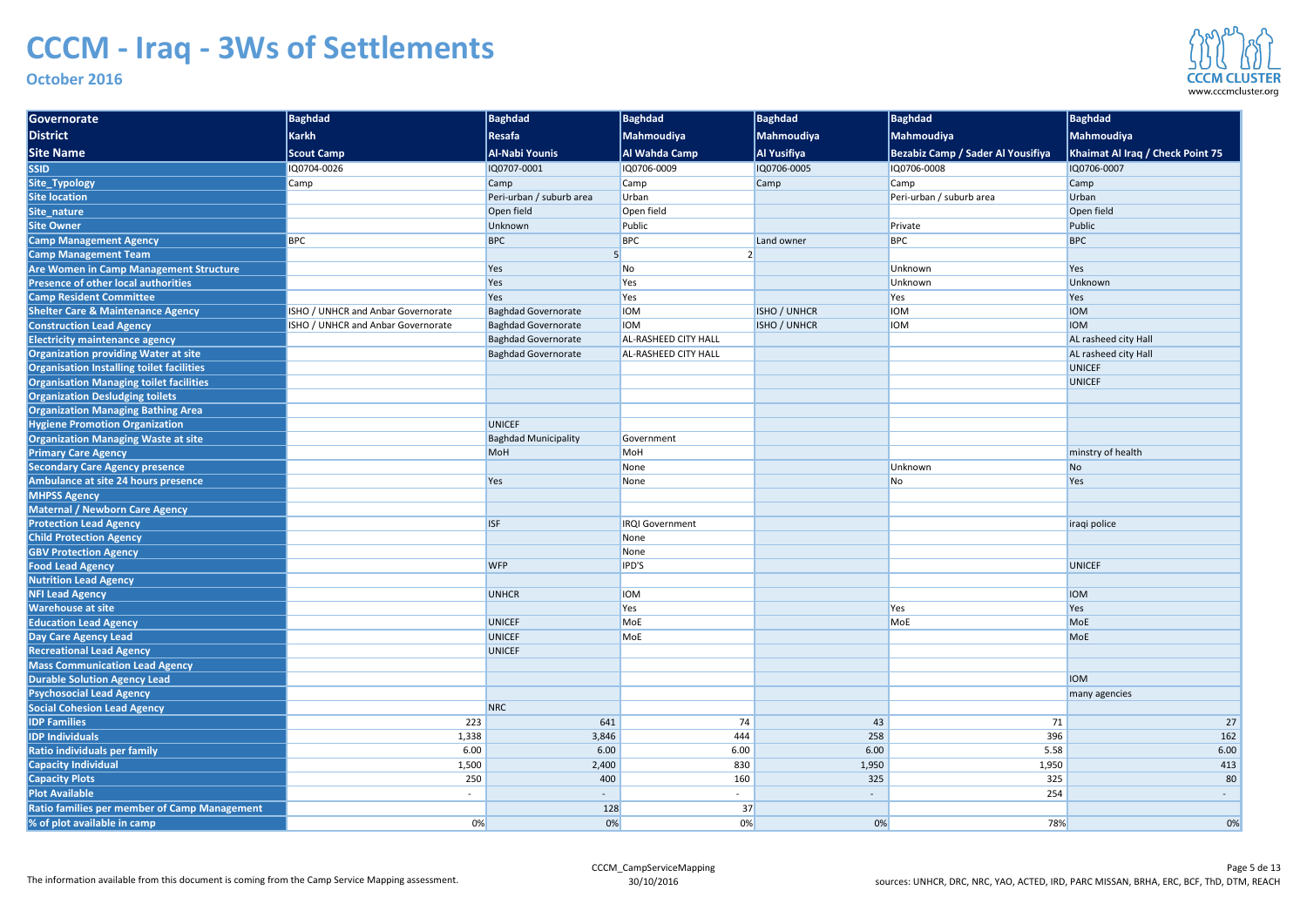| Governorate                                      | <b>Baghdad</b>       | <b>Basrah</b>                | Dahuk                                  | Dahuk                                                    |
|--------------------------------------------------|----------------------|------------------------------|----------------------------------------|----------------------------------------------------------|
| <b>District</b>                                  | <b>Mahmoudiya</b>    | <b>Basrah</b>                | <b>Amedi</b>                           | Sumel                                                    |
| <b>Site Name</b>                                 | Latifiya 3           | <b>Modern IDP's Camp</b>     | <b>Dawadia</b>                         | <b>Bajet Kandala</b>                                     |
| <b>SSID</b>                                      | IQ0706-0002          | IQ0202-0002                  | IQ0801-0001                            | IQ0803-0001                                              |
| Site_Typology                                    | Camp                 | <b>Collective Centre</b>     | Camp                                   | Camp                                                     |
| <b>Site location</b>                             |                      | Peri-urban / suburb area     | Rural                                  | Rural                                                    |
| Site_nature                                      |                      | Mall                         | Open field                             | Open field                                               |
| <b>Site Owner</b>                                |                      | Public                       | Private                                | Private                                                  |
| <b>Camp Management Agency</b>                    | <b>Local Council</b> | Supreme committee of IDPs    | B.R.H.A                                | B.R.H.A                                                  |
| <b>Camp Management Team</b>                      |                      |                              |                                        |                                                          |
| Are Women in Camp Management Structure           |                      | Yes                          | Yes                                    | N <sub>o</sub>                                           |
| <b>Presence of other local authorities</b>       |                      | Yes                          | No                                     | <b>No</b>                                                |
| <b>Camp Resident Committee</b>                   |                      | Yes                          | Yes                                    | Yes                                                      |
| <b>Shelter Care &amp; Maintenance Agency</b>     | Muslim Aid / UNHCR   | <b>Government, UNHCR</b>     | IOM/UNDP/UNHABITAT                     | <b>UNHCR / KURDS</b>                                     |
| <b>Construction Lead Agency</b>                  | Muslim Aid / UNHCR   | Government                   | B.R.H.A                                | <b>UNHCR</b>                                             |
| <b>Electricity maintenance agency</b>            |                      | Basra Electricity dirctorate | Government                             | B.R.H.A                                                  |
| <b>Organization providing Water at site</b>      |                      |                              | <b>LWF</b>                             | <b>NRC</b>                                               |
| <b>Organisation Installing toilet facilities</b> |                      |                              | LWF                                    | NRC, LWF                                                 |
| <b>Organisation Managing toilet facilities</b>   |                      | Partial                      | LWF                                    | B.R.H.A                                                  |
| <b>Organization Desludging toilets</b>           |                      |                              | LWF                                    | <b>NRC</b>                                               |
| <b>Organization Managing Bathing Area</b>        |                      |                              | <b>LWF</b>                             | NRC, LWF                                                 |
| <b>Hygiene Promotion Organization</b>            |                      |                              | 0 UPP                                  | <b>NRC</b>                                               |
| <b>Organization Managing Waste at site</b>       |                      |                              | LWF                                    | Artush company                                           |
| <b>Primary Care Agency</b>                       |                      | No                           | <b>MDM</b>                             | PUI, SSH                                                 |
| <b>Secondary Care Agency presence</b>            |                      | N <sub>o</sub>               | No                                     | Yes                                                      |
| <b>Ambulance at site 24 hours presence</b>       |                      |                              | Yes                                    | Yes                                                      |
| <b>MHPSS Agency</b>                              |                      |                              | <b>MDM</b>                             |                                                          |
| Maternal / Newborn Care Agency                   |                      | no                           | no                                     |                                                          |
| <b>Protection Lead Agency</b>                    |                      | Maha Kadim                   | <b>UNHCR</b>                           | UNHCR/Harikar, GIZ/WRO, UNFPA, IOM/upp                   |
| <b>Child Protection Agency</b>                   |                      |                              | <b>UNICEF</b>                          | UPP, KURDS, B.R.H.A                                      |
| <b>GBV Protection Agency</b>                     |                      |                              | <b>UNHCR</b>                           | UNHCR/HarikarGIZ/WRO/UNFPA/B.R.H.A                       |
| <b>Food Lead Agency</b>                          |                      |                              | wvi                                    | <b>BCF</b>                                               |
| <b>Nutrition Lead Agency</b>                     |                      |                              | wvi                                    | BCF/WFP                                                  |
| <b>NFI Lead Agency</b>                           |                      |                              | <b>UNHCR</b>                           | <b>UNHCR</b>                                             |
| <b>Warehouse at site</b>                         |                      | No                           | Yes                                    | Yes                                                      |
| <b>Education Lead Agency</b>                     |                      |                              | UNICEF/GOVERNMENT/UNESCO               | UNICEF, NRC, Government                                  |
| Day Care Agency Lead                             |                      |                              | Vop.fam                                |                                                          |
| <b>Recreational Lead Agency</b>                  |                      |                              | HARIKAR/IOM/UNFPA/BRHA                 | HarikarGIZ/WRO/UNFPA/B.R.H.A/IOM/KURDS CFS/NRC Education |
| <b>Mass Communication Lead Agency</b>            |                      |                              | 0UPP                                   | UPP                                                      |
| <b>Durable Solution Agency Lead</b>              |                      |                              | 0 Harikar                              | Harikar                                                  |
| <b>Psychosocial Lead Agency</b>                  |                      |                              | 0 IOM                                  | IOM/UNHCR/PUI                                            |
| <b>Social Cohesion Lead Agency</b>               |                      |                              | 0 UNFPA/B.R.H.A/HARIKAR/LWF/IOM/SEYWAN | HarikarGIZ/WRO/UNFPA/B.R.H.A/KURDS                       |
| <b>IDP Families</b>                              | 87                   | 35                           | 746                                    | 2,060                                                    |
| <b>IDP Individuals</b>                           | 522                  | 162                          | 4,003                                  | 11,529                                                   |
| Ratio individuals per family                     | 6.00                 | 4.63                         | 5.37                                   | 5.60                                                     |
| <b>Capacity Individual</b>                       | 174                  | 1,510                        | 4,500                                  | 7,610                                                    |
| <b>Capacity Plots</b>                            | 20                   | 302                          | 900                                    | 2,460                                                    |
| <b>Plot Available</b>                            |                      | 197                          |                                        |                                                          |
| Ratio families per member of Camp Management     |                      |                              | 93                                     | 294                                                      |
| % of plot available in camp                      | 0%                   | 65%                          | 0%                                     | 0%                                                       |



| dala                                           |        |
|------------------------------------------------|--------|
| $\overline{1}$                                 |        |
|                                                |        |
|                                                |        |
|                                                |        |
|                                                |        |
|                                                |        |
|                                                | 7      |
|                                                |        |
|                                                |        |
|                                                |        |
| <b>JRDS</b>                                    |        |
|                                                |        |
|                                                |        |
|                                                |        |
|                                                |        |
|                                                |        |
|                                                |        |
|                                                |        |
|                                                |        |
| pany                                           |        |
|                                                |        |
|                                                |        |
|                                                |        |
|                                                |        |
|                                                |        |
| rikar, GIZ/WRO, UNFPA, IOM/upp                 |        |
| S, B.R.H.A                                     |        |
| rikarGIZ/WRO/UNFPA/B.R.H.A                     |        |
|                                                |        |
|                                                |        |
|                                                |        |
| C, Government                                  |        |
|                                                |        |
| 'WRO/UNFPA/B.R.H.A/IOM/KURDS CFS/NRC Education |        |
|                                                |        |
|                                                |        |
| R/PUI                                          |        |
| WRO/UNFPA/B.R.H.A/KURDS                        |        |
|                                                | 2,060  |
|                                                | 11,529 |
|                                                | 5.60   |
|                                                | 7,610  |
|                                                | 2,460  |
|                                                |        |
|                                                | 294    |
|                                                | 0%     |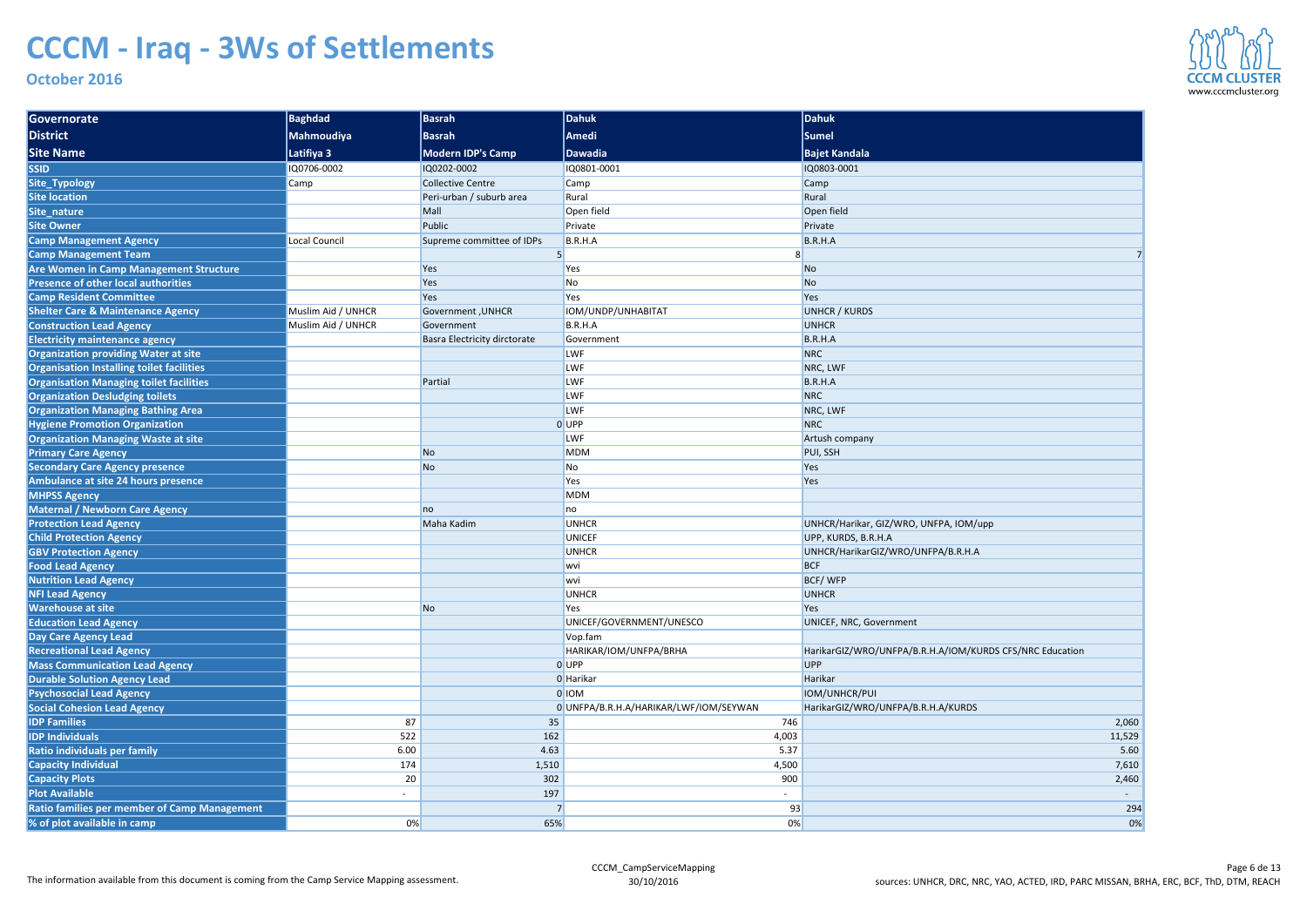| Governorate                                         | Dahuk                                | Dahuk                       | Dahuk                                    | Dahuk                          | Dahuk                    | Dahuk                     |
|-----------------------------------------------------|--------------------------------------|-----------------------------|------------------------------------------|--------------------------------|--------------------------|---------------------------|
| District                                            | <b>Sumel</b>                         | <b>Sumel</b>                | <b>Sumel</b>                             | <b>Sumel</b>                   | Sumel                    | <b>Zakho</b>              |
| <b>Site Name</b>                                    | kabarto 1                            | Kabarto 2                   | <b>Khanke</b>                            | <b>Rwanga Community</b>        | <b>Shariya</b>           | <b>Berseve 1</b>          |
| <b>SSID</b>                                         | IQ0803-0002                          | IQ0803-0003                 | IQ0803-0005                              | IQ0803-0004                    | IQ0803-0006              | IQ0804-0001               |
| Site_Typology                                       | Camp                                 | <b>Camp</b>                 | Camp                                     | Camp                           | Camp                     | <b>Camp</b>               |
| <b>Site location</b>                                | Rural                                | Rural                       | Rural                                    | Rural                          | Peri-urban / suburb area | Rural                     |
| Site_nature                                         | Open field                           | Open field                  | Open field                               | Open field                     | Open field               | Open field                |
| <b>Site Owner</b>                                   | Private                              | Private                     | Private                                  | Private                        | Private                  | Private                   |
| <b>Camp Management Agency</b>                       | B.R.H.A                              | B.R.H.A                     | B.R.H.A                                  | B.R.H.A                        | B.R.H.A                  | B.R.H.A                   |
| <b>Camp Management Team</b>                         |                                      | 11                          | 12                                       | 11                             | 12                       |                           |
| <b>Are Women in Camp Management Structure</b>       | Yes                                  | Yes                         | Yes                                      | Yes                            | Yes                      | Yes                       |
| <b>Presence of other local authorities</b>          | Yes                                  | Yes                         | No                                       | N <sub>o</sub>                 | Yes                      | N <sub>o</sub>            |
| <b>Camp Resident Committee</b>                      | Yes                                  | Yes                         | Yes                                      | Yes                            | Yes                      | Yes                       |
| <b>Shelter Care &amp; Maintenance Agency</b>        | <b>UNHCR</b>                         | B.R.H.A                     | <b>UNHCR / KURDS</b>                     | <b>NCA</b>                     | B.R.H.A                  | B.R.H.A                   |
| <b>Construction Lead Agency</b>                     | B.R.H.A                              | B.R.H.A                     | <b>UNHCR</b>                             | Rwanga foundation              | <b>AFAD</b>              | <b>AFAD</b>               |
| <b>Electricity maintenance agency</b>               | B.R.H.A                              | B.R.H.A                     | B.R.H.A                                  | B.R.H.A                        | B.R.H.A                  | B.R.H.A                   |
| <b>Organization providing Water at site</b>         | <b>NCA</b>                           | <b>NCA</b>                  | Government, THW                          |                                | B.R.H.A                  | B.R.H.A                   |
| Organisation Installing toilet facilities           | <b>NCA</b>                           | <b>NCA</b>                  | FRC, NRC                                 |                                | Save the Children        | Harikar/ CARE, AFAD       |
| <b>Organisation Managing toilet facilities</b>      | <b>NCA</b>                           | <b>NCA</b>                  | B.R.H.A                                  |                                |                          | Harikar/ CARE, B.R.H.A    |
| <b>Organization Desludging toilets</b>              | <b>NCA</b>                           | <b>NCA</b>                  | B.R.H.A                                  | <b>NCA and RWANGA</b>          | Save the Children        | Harikar/ CARE             |
| <b>Organization Managing Bathing Area</b>           | <b>NCA</b>                           | <b>NCA</b>                  | <b>FRC, NRC</b>                          | RAWANGA                        | save the children        | Harikar/ CARE, AFAD       |
| <b>Hygiene Promotion Organization</b>               | <b>NCA</b>                           | mustafa                     | <b>UNICEF</b>                            | nca/B.R.H.A                    | save the children        | Harikar/CARE, ASB         |
| <b>Organization Managing Waste at site</b>          | <b>NCA</b>                           | <b>NCA</b>                  | Atrosh company                           | <b>NCA</b>                     |                          | Soar, Amedi 2             |
| <b>Primary Care Agency</b>                          | <b>IMC</b>                           | <b>IMC</b>                  | WHO, Ammar foundation, UNICEF, DoH       | Malteser and DoH               | <b>MEDAIR</b>            | <b>ASB</b>                |
| <b>Secondary Care Agency presence</b>               | Yes                                  | No                          | Yes                                      | Yes                            | Yes                      | Yes                       |
| Ambulance at site 24 hours presence                 | Yes                                  | Yes                         | Yes                                      | Yes                            | Yes                      | Yes                       |
| <b>MHPSS Agency</b>                                 | IMC, Harikar                         | IMC, Harikar, Shanaz Center |                                          |                                |                          |                           |
| <b>Maternal / Newborn Care Agency</b>               | <b>NCA</b>                           | uvailable                   |                                          |                                |                          |                           |
| <b>Protection Lead Agency</b>                       | Harikar, IOM, IMC                    | Harikar                     | <b>UNHCR</b>                             | UNHCR/Harikar, IOM, WADI       | <b>UNHCR</b>             | B.R.H.A                   |
| <b>Child Protection Agency</b>                      | UNICEF, war child, Save the Children | Nojeen/ WAR Child           | KURDS.free yezidi                        | Harikar/ UNICEF                | <b>UNHCR</b>             | world vision / pow        |
| <b>GBV Protection Agency</b>                        | Harikar                              | Harikar                     | <b>UNHCR</b>                             | UNHCR/Harikar                  | <b>UNHCR</b>             | <b>UNHCR/Harikar, ASB</b> |
| <b>Food Lead Agency</b>                             | I.K.L                                | wvi / WFP                   | WFP / BCF                                | BCF/WFP                        | WFP- world vision        | ACF/WFP + world vision    |
| <b>Nutrition Lead Agency</b>                        | WFP, IKL                             |                             |                                          | <b>WFP</b>                     |                          |                           |
| <b>NFI Lead Agency</b>                              | <b>UNHCR</b>                         | <b>UNHCR</b>                | <b>UNHCR</b>                             | <b>UNHCR</b>                   | <b>UNHCR</b>             | Harikar/CARE, TRC         |
| <b>Warehouse at site</b>                            | Yes                                  | Yes                         | Yes                                      |                                | Yes                      | Yes                       |
| <b>Education Lead Agency</b>                        | <b>UNICEF</b>                        | <b>DoE</b>                  | Ammar foundation, UNICEF/DoE             | DoE and NRC                    | DoE-EOD.Iq-Unicef        | <b>UNICEF</b>             |
| <b>Day Care Agency Lead</b>                         | Save the Children                    | Save the Children           |                                          |                                | SCI/Harikar/NOJEN        |                           |
| <b>Recreational Lead Agency</b>                     | humanity                             |                             |                                          |                                |                          |                           |
| <b>Mass Communication Lead Agency</b>               |                                      |                             | <b>UPP</b>                               | UPP                            | <b>UPP</b>               | <b>UPP</b>                |
| <b>Durable Solution Agency Lead</b>                 | Harikar<br><b>IOM</b>                | Harikar and IMC             | UNHCR, sp, unfpa, jyan, ammar foundation | Harikar/ UNHCR, WADI/Alind/IOM | UNFPA/Harikar            | Harikar/CARE, ASB         |
| <b>Psychosocial Lead Agency</b>                     |                                      |                             |                                          |                                | Harikar/UPP              |                           |
| <b>Social Cohesion Lead Agency</b>                  | Harikar, camp staff                  | Harikar/Shaz                |                                          |                                |                          |                           |
| <b>IDP Families</b><br><b>IDP Individuals</b>       | 2,403<br>13,701                      | 2,421<br>13,550             | 2,850<br>16,017                          | 2,681<br>14,931                | 3,183<br>16,986          | 1,881<br>10,387           |
|                                                     |                                      |                             |                                          |                                |                          |                           |
| <b>Ratio individuals per family</b>                 | 5.70<br>15,000                       | 5.60<br>840                 | 5.62<br>15,600                           | 5.57<br>15,000                 | 5.34<br>20,000           | 5.52<br>12,500            |
| <b>Capacity Individual</b>                          | 3,000                                | 168                         |                                          |                                | 4,000                    |                           |
| <b>Capacity Plots</b>                               |                                      |                             | 3,120                                    | 3,000                          |                          | 2,500                     |
| <b>Plot Available</b>                               |                                      |                             | $\sim$                                   |                                |                          | 52                        |
| <b>Ratio families per member of Camp Management</b> | 267                                  | 220                         | 238                                      | 244                            | 265                      | 235                       |
| % of plot available in camp                         | $0\%$                                | 0%                          | 0%                                       | 0%                             | 0%                       | 2%                        |

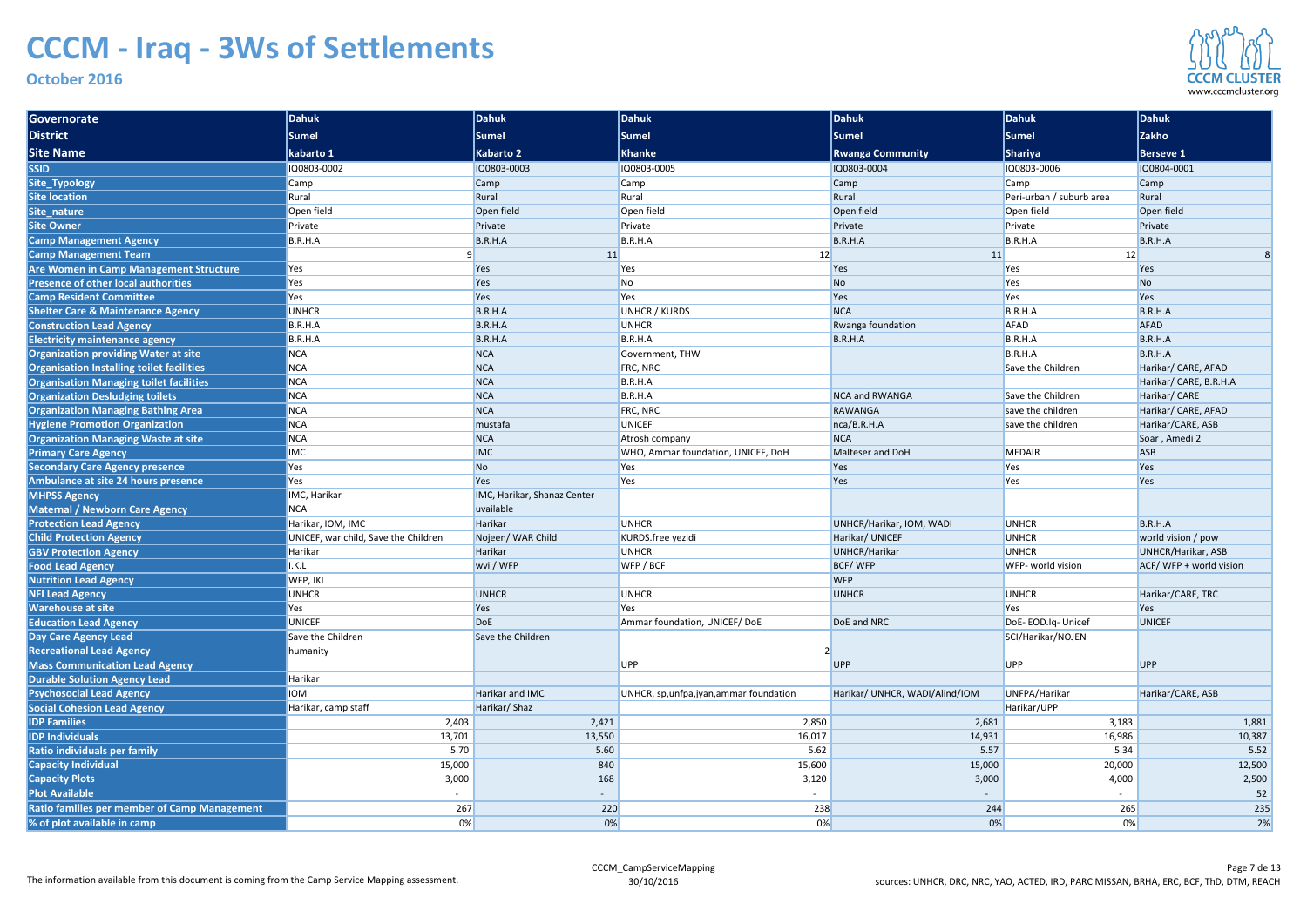| Governorate                                                    | Dahuk                                                             | Dahuk                | Dahuk                          | <b>Diyala</b>                                                                                 |
|----------------------------------------------------------------|-------------------------------------------------------------------|----------------------|--------------------------------|-----------------------------------------------------------------------------------------------|
| <b>District</b>                                                | <b>Zakho</b>                                                      | <b>Zakho</b>         | <b>Zakho</b>                   | Khanaqin                                                                                      |
| <b>Site Name</b>                                               | <b>Berseve 2</b>                                                  | <b>Chamishku</b>     | Darkar                         | Al-Wand 1                                                                                     |
| <b>SSID</b>                                                    | IQ0804-0002                                                       | IQ0804-0003          | IQ0804-0290                    | IQ1004-0003                                                                                   |
| Site_Typology                                                  | Camp                                                              | Camp                 | Camp                           | <b>Camp</b>                                                                                   |
| <b>Site location</b>                                           | Rural                                                             | Rural                | Rural                          | Rural                                                                                         |
| Site_nature                                                    | Open field                                                        | Open field           | Open field                     | Open field                                                                                    |
| <b>Site Owner</b>                                              | Private                                                           | Public               | Public                         | Public                                                                                        |
| <b>Camp Management Agency</b>                                  | B.R.H.A                                                           | B.R.H.A              | B.R.H.A                        | Government / YAO / UNHCR                                                                      |
| <b>Camp Management Team</b>                                    |                                                                   | 12                   |                                | 15                                                                                            |
| <b>Are Women in Camp Management Structure</b>                  | Yes                                                               | Yes                  |                                | Yes                                                                                           |
| <b>Presence of other local authorities</b>                     | N <sub>o</sub>                                                    | <b>No</b>            | No                             | N <sub>o</sub>                                                                                |
| <b>Camp Resident Committee</b>                                 | Yes                                                               | Yes                  | Yes                            | Yes                                                                                           |
| <b>Shelter Care &amp; Maintenance Agency</b>                   | <b>UNHCR</b>                                                      | The Iraqi Government | B.R.H.A/UN-Habitat/BCF         | None                                                                                          |
| <b>Construction Lead Agency</b>                                | <b>UNHCR</b>                                                      | Government           | UN-Habitat/PWJ                 | MoMD/ASHUR                                                                                    |
| <b>Electricity maintenance agency</b>                          | B.R.H.A                                                           | B.R.H.A              | Government / PWJ               | Government                                                                                    |
| <b>Organization providing Water at site</b>                    | B.R.H.A                                                           | Government           | Harikar/CARE                   | Arche-Nova                                                                                    |
| Organisation Installing toilet facilities                      | UNICEF, THW                                                       | Government           | Government                     | None                                                                                          |
| <b>Organisation Managing toilet facilities</b>                 |                                                                   | non                  | Harikar/CARE                   | <b>NA</b>                                                                                     |
| <b>Organization Desludging toilets</b>                         | B.R.H.A                                                           | goverment            | Harikar/CARE                   | Arche-Nova                                                                                    |
| <b>Organization Managing Bathing Area</b>                      | UNICEF, THW                                                       | Harikar              | Harikar/CARE                   | None                                                                                          |
| <b>Hygiene Promotion Organization</b>                          | <b>UNICEF</b>                                                     | Harikar              | Harikar/CARE                   | None                                                                                          |
| <b>Organization Managing Waste at site</b>                     | Amedy and Syar co.                                                | Swar & Amedi         | Swar & Amedi                   | Arche-Nova                                                                                    |
| <b>Primary Care Agency</b>                                     | Malteser                                                          | MDM, CDC, DoH        | DOH / UNFPA                    | Department of Health / MSF                                                                    |
| <b>Secondary Care Agency presence</b>                          | Yes                                                               | Yes                  |                                | Yes                                                                                           |
| Ambulance at site 24 hours presence                            | Yes                                                               | Yes                  |                                | Yes                                                                                           |
| <b>MHPSS Agency</b>                                            |                                                                   |                      |                                | Unknown                                                                                       |
| <b>Maternal / Newborn Care Agency</b>                          |                                                                   |                      |                                | DOH/UNFPA                                                                                     |
| <b>Protection Lead Agency</b>                                  | UNHCR/Harikar                                                     | Harikar (UNHCR)      | Harikar (UNHCR)                | UNHCR / CDO/ YAO                                                                              |
| <b>Child Protection Agency</b>                                 | Harikar/UNICEF, Save the children, SOSD/UNICEF, World vision, FEW | UNICEF/Nujeen        | Harikar (UNHCR)                | <b>UNICEF</b>                                                                                 |
| <b>GBV Protection Agency</b>                                   | UNHCR/Harikar                                                     | Harikar (UNHCR)      | Harikar (UNHCR)                | <b>UNHCR</b> / Government / Al-Salam Centre                                                   |
| <b>Food Lead Agency</b>                                        | ACF/WFP                                                           | ACF / WFP            | <b>WFP</b>                     | <b>ACTED</b>                                                                                  |
| <b>Nutrition Lead Agency</b>                                   |                                                                   |                      |                                | <b>ACTED</b>                                                                                  |
| <b>NFI Lead Agency</b>                                         | <b>UNHCR</b>                                                      | Government, UNHCR    | Government, UNHCR              | <b>UNHCR / YAO</b>                                                                            |
| <b>Warehouse at site</b>                                       |                                                                   | Yes                  |                                | N <sub>o</sub>                                                                                |
| <b>Education Lead Agency</b>                                   | UNICEF, FEW (Acitiviy for children)                               | UNICEF, GIZ / DOE    | <b>Government &amp; UNICEF</b> | <b>Government &amp; UNICEF</b>                                                                |
| <b>Day Care Agency Lead</b><br><b>Recreational Lead Agency</b> |                                                                   |                      |                                | Save the Children International (CFS)<br>CDO - Al-Salam Centre (partnership with CDO & UNFPA) |
| <b>Mass Communication Lead Agency</b>                          | <b>UPP</b>                                                        | <b>UPP</b>           |                                |                                                                                               |
| <b>Durable Solution Agency Lead</b>                            |                                                                   |                      |                                |                                                                                               |
| <b>Psychosocial Lead Agency</b>                                | Harikar/UNHCR                                                     | Harikar (UNHCR)      |                                | <b>MSF</b>                                                                                    |
| <b>Social Cohesion Lead Agency</b>                             |                                                                   |                      |                                | <b>UNHCR</b>                                                                                  |
| <b>IDP Families</b>                                            | 1,661                                                             | 4,736                | 642                            | 838                                                                                           |
| <b>IDP Individuals</b>                                         | 9,235                                                             | 26,358               | 4,018                          | 3,718                                                                                         |
| Ratio individuals per family                                   | 5.56                                                              | 5.57                 | 6.26                           | 4.44                                                                                          |
| <b>Capacity Individual</b>                                     | 9,100                                                             | 25,000               | 5,000                          | 9,600                                                                                         |
| <b>Capacity Plots</b>                                          | 1,820                                                             | 4,993                | 1,000                          | 1,600                                                                                         |
| <b>Plot Available</b>                                          | $\overline{\phantom{a}}$                                          |                      |                                | 779                                                                                           |
| <b>Ratio families per member of Camp Management</b>            | 208                                                               | 395                  | 107                            | 56                                                                                            |
| % of plot available in camp                                    | 0%                                                                | 0%                   | 0%                             | 49%                                                                                           |
|                                                                |                                                                   |                      |                                |                                                                                               |

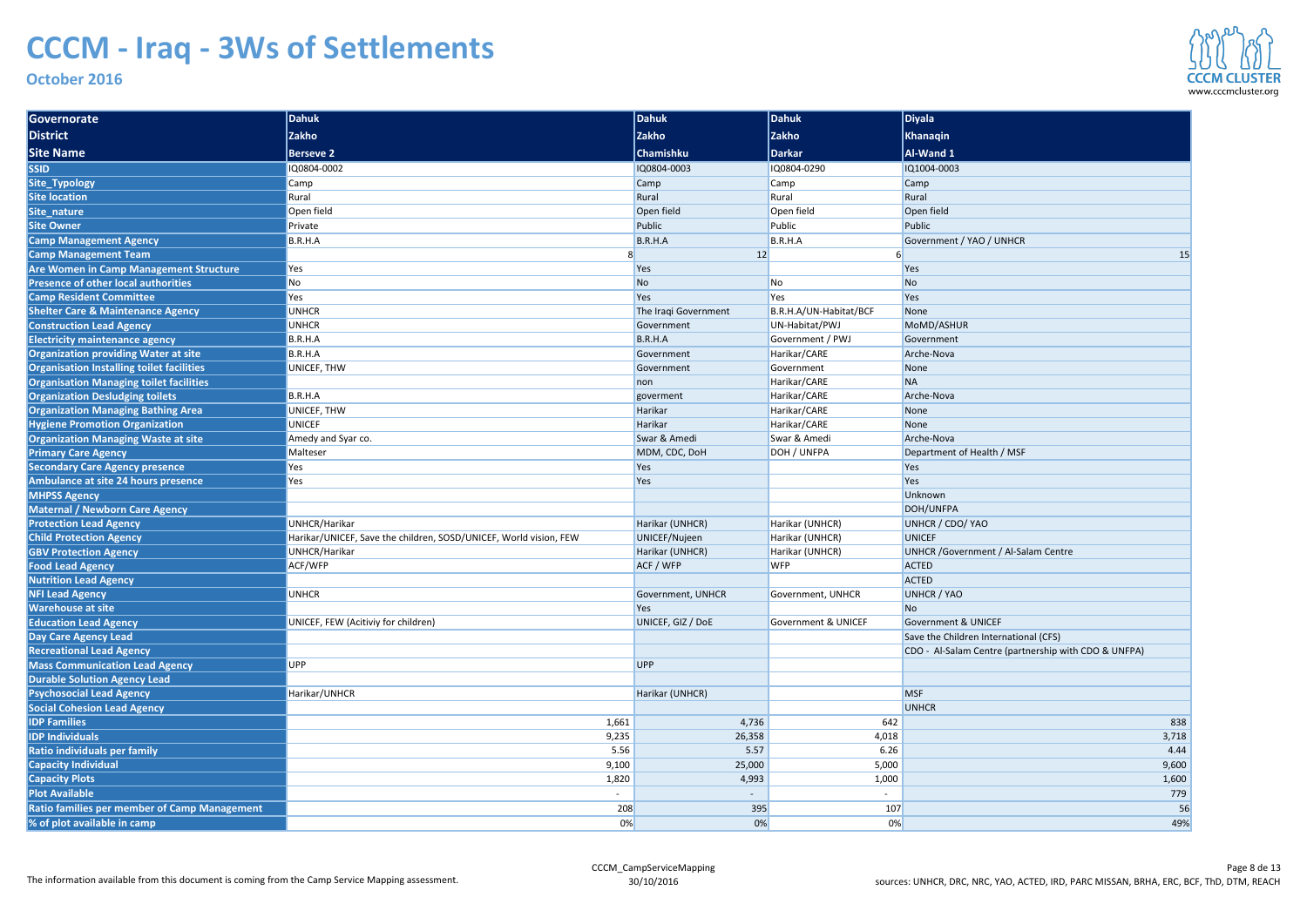| Governorate                                         | <b>Diyala</b>                          | Diyala                   | Erbil                                                    | <b>Erbil</b>      | <b>Erbil</b>         |
|-----------------------------------------------------|----------------------------------------|--------------------------|----------------------------------------------------------|-------------------|----------------------|
| <b>District</b>                                     | <b>Khanaqin</b>                        | Khanaqin                 | <b>Erbil</b>                                             | <b>Erbil</b>      | Makhmur              |
| <b>Site Name</b>                                    | <b>Al-Wand 2</b>                       | <b>Qoratu</b>            | Ankawa 2                                                 | <b>Harshm</b>     | Debaga 1             |
| <b>SSID</b>                                         | IQ1004-0004                            | IQ1004-0011              | IQ1102-0065                                              | IQ1102-0002       | IQ1107-0007          |
| Site_Typology                                       | Camp                                   | <b>Camp</b>              | Camp                                                     | Camp              | Camp                 |
| Site location                                       | Rural                                  | Rural                    | Urban                                                    | Urban             | Rural                |
| Site_nature                                         | Open field                             | Mixte                    | Open field                                               | Open field        | Open field           |
| <b>Site Owner</b>                                   | Public                                 | Public                   | Public                                                   | Public            | Public               |
| <b>Camp Management Agency</b>                       | Government / YAO / UNHCR               | YAO / Government / UNHCR | Church                                                   | <b>ERC-BCF</b>    | <b>ERC-BCF</b>       |
| <b>Camp Management Team</b>                         | 12                                     | 10                       |                                                          | 11                | 28                   |
| <b>Are Women in Camp Management Structure</b>       | Yes                                    | Yes                      | No                                                       | Yes               | Yes                  |
| Presence of other local authorities                 | No                                     | No                       | No                                                       | N <sub>o</sub>    | No                   |
| <b>Camp Resident Committee</b>                      | Yes                                    | Yes                      | No                                                       | Yes               | Yes                  |
| <b>Shelter Care &amp; Maintenance Agency</b>        | <b>UNHCR</b>                           | <b>UNHCR / KURDS</b>     | <b>ERC</b>                                               | <b>UNHCR</b>      | <b>ERC</b> / Emirate |
| <b>Construction Lead Agency</b>                     | <b>UNHCR</b>                           | <b>UNHCR / KURDS</b>     | Church                                                   | Government        | <b>ERC MoMD</b>      |
| <b>Electricity maintenance agency</b>               | <b>UNHCR</b>                           | Government               | ERC                                                      | ERC               |                      |
| <b>Organization providing Water at site</b>         | Arche-Nova                             | Arch-nova - Unicef       | Church                                                   | ERC               | <b>BCF</b>           |
| Organisation Installing toilet facilities           | Arche-Nova                             | Arch-nova + UNICEF       | <b>ERC</b>                                               |                   |                      |
| <b>Organisation Managing toilet facilities</b>      | <b>ARCH NOVA</b>                       | Arch-nova                | <b>IDPs themselves</b>                                   | ERC               | <b>BCF</b>           |
| <b>Organization Desludging toilets</b>              | Arche-Nova                             | <b>KURDS/UNHCR</b>       | <b>IDPs themselves</b>                                   | ERC               | <b>ERC</b>           |
| <b>Organization Managing Bathing Area</b>           | Arche-Nova                             | <b>NA</b>                |                                                          | ERC               | <b>ERC</b>           |
| <b>Hygiene Promotion Organization</b>               | Arche-Nova                             | Arch-nova + UNICEF       |                                                          | ERC               | <b>BCF</b>           |
| <b>Organization Managing Waste at site</b>          | Arche-Nova                             | Arch-nova + UNICEF       | Municipality                                             | ERC               | Government           |
| <b>Primary Care Agency</b>                          | Department of Health / MSF             | Emergency                | S&A, Kurdish Medical Charity Foundation, Al-Rajja Clinic | <b>IMC</b>        | DOHN, DOHE           |
| <b>Secondary Care Agency presence</b>               | Yes                                    | No                       |                                                          | <b>Yes</b>        | Yes                  |
| Ambulance at site 24 hours presence                 | Yes                                    | Yes                      | No                                                       | <b>No</b>         | Yes                  |
| <b>MHPSS Agency</b>                                 | Unknown                                | Unknown                  |                                                          | <b>IMC</b>        | DOHN, DOHE           |
| <b>Maternal / Newborn Care Agency</b>               | <b>NA</b>                              | <b>UNFPA</b>             |                                                          | <b>IMC/UNICEF</b> | DOHN, DOHE           |
| <b>Protection Lead Agency</b>                       | UNHCR / CDO/ YAO                       | UNHCR, KCN, CDO and YAO  | Qandil                                                   | <b>UNHCR</b>      | <b>Qandil</b>        |
| <b>Child Protection Agency</b>                      | UNICEF                                 | <b>KCN / UNICEF</b>      | No                                                       | <b>TDH</b>        | <b>TDH</b>           |
| <b>GBV Protection Agency</b>                        | <b>UNHCR</b> / Government / WEO        | <b>UNHCR/DHRD</b>        | Church                                                   | <b>NRC</b>        | Al-Masalla           |
| <b>Food Lead Agency</b>                             | ACTED                                  | CDO                      | Caritas                                                  | <b>wvi</b>        | <b>WFP</b>           |
| <b>Nutrition Lead Agency</b>                        | ACTED                                  | <b>UNICEF</b>            | SALT                                                     | <b>UNICEF</b>     | BCF, UAE             |
| <b>NFI Lead Agency</b>                              | UNHCR / YAO                            | YAO/UNHCR                | <b>IOM</b>                                               | UNHCR/BCF/ERC     | <b>UNHCR</b>         |
| <b>Warehouse at site</b>                            | Yes                                    | No                       |                                                          | <b>Yes</b>        | Yes                  |
| <b>Education Lead Agency</b>                        | <b>Government &amp; UNICEF</b>         | <b>UNICEF</b>            | DoE                                                      | <b>NRC</b>        | TDH, MoE             |
| Day Care Agency Lead                                | CFS still under construction           | <b>UNICEF</b>            |                                                          | <b>TDH</b>        |                      |
| <b>Recreational Lead Agency</b>                     | Unicef / WEO (partnership with Unicef) | None                     | Focsiv                                                   | <b>BCF</b>        | <b>BCF</b>           |
| <b>Mass Communication Lead Agency</b>               |                                        |                          |                                                          | UPP               | <b>UPP</b>           |
| <b>Durable Solution Agency Lead</b>                 |                                        | YAO / government         |                                                          | ERC               |                      |
| <b>Psychosocial Lead Agency</b>                     | <b>MSF</b>                             | <b>MSF</b>               | Jian                                                     | <b>IMC</b>        |                      |
| <b>Social Cohesion Lead Agency</b>                  | <b>UNHCR</b>                           | <b>UNHCR</b>             | <b>NRC</b>                                               | <b>BCF</b>        | <b>BCF</b>           |
| <b>IDP Families</b>                                 | 417                                    | 352                      | 1,200                                                    | 294               | 1,744                |
| <b>IDP Individuals</b>                              | 1,912                                  | 1,629                    | 7,200                                                    | 1,493             | 10,463               |
| Ratio individuals per family                        | 4.59                                   | 4.63                     | 6.00                                                     | 5.08              | 6.00                 |
| <b>Capacity Individual</b>                          | 3,072                                  | 4,800                    | 5,100                                                    | 299               | 5,000                |
| <b>Capacity Plots</b>                               | 512                                    | 1,040                    | 1,052                                                    | 299               | 1,000                |
| <b>Plot Available</b>                               | $\sim$                                 | 528                      | 504                                                      |                   | $96 \mid$            |
| <b>Ratio families per member of Camp Management</b> | 35                                     | 35                       | 150                                                      | 27                | 62                   |
| % of plot available in camp                         | 0%                                     | 51%                      | 48%                                                      | 0%                | 10%                  |

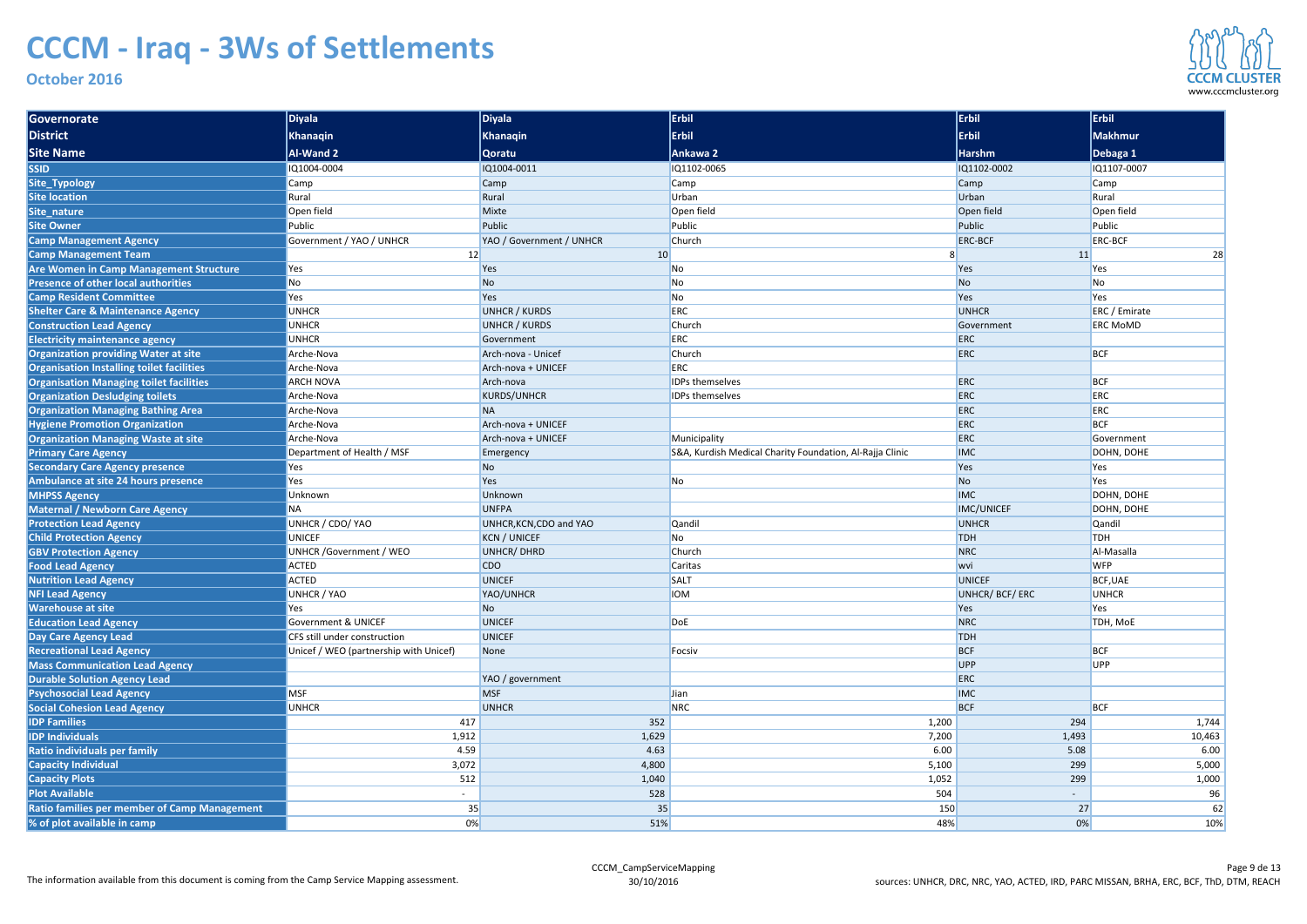| Governorate                                              | $ $ Erbil                | <b>Erbil</b>   | Erbil                    | Kerbala                              | <b>Kirkuk</b>                    | Kirkuk                            |  |
|----------------------------------------------------------|--------------------------|----------------|--------------------------|--------------------------------------|----------------------------------|-----------------------------------|--|
| District                                                 | Makhmur                  | Makhmur        | <b>Baharka</b>           | <b>Kerbala</b>                       | Daquq                            | Daquq                             |  |
| <b>Site Name</b>                                         | Debaga 2                 | Debaga Stadium | <b>Baharka</b>           | <b>Kerbalah MoMD</b>                 | <b>Bawa (Baidawa)</b>            | <b>Laylan IDP</b>                 |  |
| <b>SSID</b>                                              | IQ1107-0012              | IQ1107-0011    | IQ1102-0001              | IQ1203-0001                          | IQ1302-0004                      | IQ1302-0001                       |  |
| Site_Typology                                            | Camp                     | Camp           | Camp                     | Camp                                 | <b>Collective Centre</b><br>Camp |                                   |  |
| <b>Site location</b>                                     | Rural                    | Urban          | Peri-urban / suburb area | Rural                                | Rural                            | Rural                             |  |
| Site_nature                                              | Open field               | Open field     | Open field               | Open field                           | Open field                       | Open field                        |  |
| <b>Site Owner</b>                                        | Public                   | Public         | Public                   | Public                               | Public                           | Public                            |  |
| <b>Camp Management Agency</b>                            | <b>ERC-BCF</b>           | <b>ERC-BCF</b> | <b>ERC-BCF</b>           | MoMD                                 |                                  | <b>IRD</b>                        |  |
| <b>Camp Management Team</b>                              |                          |                | 13                       |                                      |                                  | 19                                |  |
| <b>Are Women in Camp Management Structure</b>            | N <sub>o</sub>           | Yes            | Yes                      | <b>No</b>                            |                                  | Yes                               |  |
| <b>Presence of other local authorities</b>               | N <sub>o</sub>           | No             | Yes                      | <b>Yes</b>                           |                                  | No                                |  |
| <b>Camp Resident Committee</b>                           |                          |                | No                       | <b>Yes</b>                           |                                  | Yes                               |  |
| <b>Shelter Care &amp; Maintenance Agency</b>             | <b>ERC / UNHCR</b>       | <b>UNHCR</b>   | <b>UNHCR</b>             | Hasnawi 1-1000, Eazoboly 1001-1250   |                                  | <b>UNHCR</b>                      |  |
| <b>Construction Lead Agency</b>                          | <b>UNHCR</b>             | <b>UNHCR</b>   | <b>UNHCR</b>             | MoMD                                 |                                  | <b>UNHCR IRD</b>                  |  |
| <b>Electricity maintenance agency</b>                    |                          | <b>ERC</b>     | <b>ERC</b>               | Al hiswiy company                    |                                  | <b>IRD</b>                        |  |
| <b>Organization providing Water at site</b>              |                          | <b>DRC</b>     | <b>ERC</b>               | Directorate of water, MSF and Attaba |                                  | Laylan Water deparrtment + UNICEF |  |
| <b>Organisation Installing toilet facilities</b>         |                          |                | <b>ERC</b>               | Hasnawi 1-1000, Eazoboly 1001-1250   |                                  | <b>UNICEF</b>                     |  |
| <b>Organisation Managing toilet facilities</b>           |                          |                | <b>ERC</b>               | Hasnawi 1-1000, Eazoboly 1001-1250   |                                  | <b>UNICEF</b>                     |  |
| <b>Organization Desludging toilets</b>                   |                          |                | <b>ERC</b>               |                                      |                                  | <b>UNICEF</b>                     |  |
| <b>Organization Managing Bathing Area</b>                |                          |                | <b>UNHCR</b>             | Hasnawi 1-1000, Eazoboly 1001-1250   |                                  | <b>UNICEF</b>                     |  |
| <b>Hygiene Promotion Organization</b>                    |                          |                | <b>BCF, Frrme</b>        | <b>UNICEF</b>                        |                                  | <b>UNICEF</b>                     |  |
| <b>Organization Managing Waste at site</b>               |                          |                | <b>ERC</b>               | directorate of municipal             |                                  | <b>UNICEF</b>                     |  |
| <b>Primary Care Agency</b>                               |                          | <b>MSF</b>     | <b>Medical Corps</b>     | ministery of health                  |                                  | <b>DOH</b>                        |  |
| <b>Secondary Care Agency presence</b>                    |                          | No             | Yes                      | Yes                                  |                                  | Yes                               |  |
| Ambulance at site 24 hours presence                      |                          | No             | Yes                      | N <sub>o</sub>                       |                                  | Yes                               |  |
| <b>MHPSS Agency</b>                                      |                          |                |                          |                                      |                                  | Zhyan and IRD                     |  |
| Maternal / Newborn Care Agency                           |                          |                | Zhian/DOH                | ministery of health                  |                                  | <b>DOH</b>                        |  |
| <b>Protection Lead Agency</b>                            |                          | <b>Qandil</b>  | <b>UNHCR</b>             | IRC, DRC                             |                                  | <b>UNHCR</b>                      |  |
| <b>Child Protection Agency</b>                           |                          | <b>TDH</b>     | <b>PAW</b>               | DRC                                  |                                  | <b>UNICEF</b>                     |  |
| <b>GBV Protection Agency</b>                             |                          | Al-Masalla     | Al-Masala                | <b>IRC</b>                           |                                  | IRI                               |  |
| <b>Food Lead Agency</b>                                  |                          |                | $0$ WFP                  | <b>WFP</b>                           |                                  | <b>WFP</b>                        |  |
| <b>Nutrition Lead Agency</b>                             |                          |                | <b>UAE-Red Cresent</b>   |                                      |                                  |                                   |  |
| <b>NFI Lead Agency</b>                                   |                          | <b>UNHCR</b>   | <b>UNHCR</b><br>Yes      | IOM, UNHCR<br><b>Yes</b>             |                                  | <b>UNHCR</b><br>Yes               |  |
| <b>Warehouse at site</b><br><b>Education Lead Agency</b> |                          | No             | UNICEF/UNESCO            | directorate of education             |                                  | <b>UNICEF</b>                     |  |
| Day Care Agency Lead                                     |                          |                | Pa                       |                                      |                                  |                                   |  |
| <b>Recreational Lead Agency</b>                          |                          |                | Intersos                 | DRC                                  |                                  |                                   |  |
| <b>Mass Communication Lead Agency</b>                    |                          |                | intersos                 | MoMD                                 |                                  |                                   |  |
| <b>Durable Solution Agency Lead</b>                      |                          |                |                          |                                      |                                  |                                   |  |
| <b>Psychosocial Lead Agency</b>                          |                          |                | <b>IMC</b>               | <b>MSF</b>                           |                                  | MSF and IRD                       |  |
| <b>Social Cohesion Lead Agency</b>                       |                          | <b>BCF</b>     | <b>BCF</b>               | Takatof Org.                         |                                  | <b>IRD</b>                        |  |
| <b>IDP Families</b>                                      | 1,462                    | 486            | 828                      | 1,197                                | 453                              | 1,662                             |  |
| <b>IDP Individuals</b>                                   | 8,774                    | 2,916          | 4,101                    | 6,181                                | 2,742                            | 10,091                            |  |
| Ratio individuals per family                             | 6.00                     | 6.00           | 4.95                     | 5.16                                 | 6.05                             | 6.07                              |  |
| <b>Capacity Individual</b>                               | $\overline{\phantom{a}}$ | 960            | 4,955                    | 6,250                                | 4,300                            | 9,000                             |  |
| <b>Capacity Plots</b>                                    | $\overline{\phantom{a}}$ | 160            | 991                      | 1,250                                | 860                              | 1,800                             |  |
| <b>Plot Available</b>                                    | $\overline{\phantom{a}}$ | 80             | 129                      |                                      |                                  |                                   |  |
| <b>Ratio families per member of Camp Management</b>      | 487                      | 162            | 64                       | 399                                  |                                  | 87                                |  |
| % of plot available in camp                              |                          | 50%            | 13%                      | 0%                                   | 0%                               | 0%                                |  |
|                                                          |                          |                |                          |                                      |                                  |                                   |  |

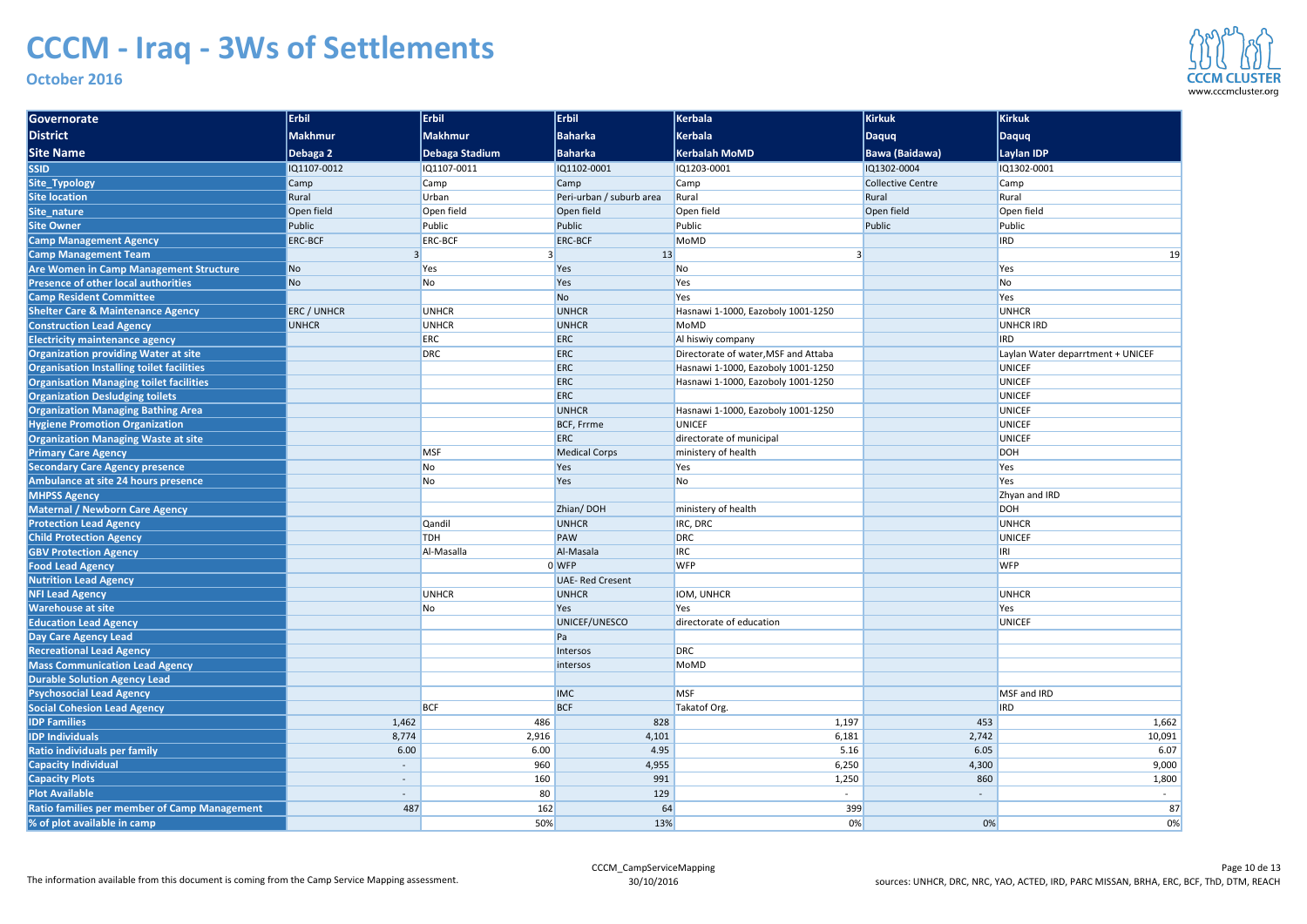| <b>Governorate</b>                                  | <b>Kirkuk</b>     | <b>Kirkuk</b>           | <b>Missan</b>                                             | $\sqrt{\mathsf{Najaf}}$  | Ninewa         | <b>Ninewa</b>   |
|-----------------------------------------------------|-------------------|-------------------------|-----------------------------------------------------------|--------------------------|----------------|-----------------|
| <b>District</b>                                     | <b>Daquq</b>      | Daquq                   | Amara                                                     | <b>Najaf</b>             | <b>Akre</b>    | <b>Akre</b>     |
| <b>Site Name</b>                                    | <b>Nazrawa</b>    | Yahyawa                 | <b>Eyes of Missan</b>                                     | <b>Najaf</b>             | Bardarash      | <b>Mamilian</b> |
| <b>SSID</b>                                         | IQ1302-0003       | IQ1302-0002             | IQ1402-0001                                               | IQ1703-0972              | IQ1501-0001    | IQ1501-0002     |
| Site_Typology                                       | Camp              | Camp                    | Camp                                                      | Camp                     | Camp           | <b>Camp</b>     |
| Site location                                       | Rural             | Rural                   | Urban                                                     | Peri-urban / suburb area | Rural          | Rural           |
| Site_nature                                         | Open field        | Open field              | Open field                                                | Open field               | Open field     | Open field      |
| <b>Site Owner</b>                                   | Public            | Private                 | Public                                                    | Unknown                  | Public         | Private         |
| <b>Camp Management Agency</b>                       | <b>IRD</b>        | <b>AFAD &amp; TIKAN</b> | MoMD, Missan governor office                              | MoMD                     | B.R.H.A        | B.R.H.A         |
| <b>Camp Management Team</b>                         | 17                | 12                      |                                                           |                          | 13             |                 |
| <b>Are Women in Camp Management Structure</b>       | Yes               | No                      | N <sub>o</sub>                                            |                          | Yes            | Yes             |
| <b>Presence of other local authorities</b>          | No                | No                      | Yes                                                       |                          | Yes            | Yes             |
| <b>Camp Resident Committee</b>                      | Yes               | Yes                     | Yes                                                       |                          | N <sub>o</sub> | Yes             |
| <b>Shelter Care &amp; Maintenance Agency</b>        | <b>UNHCR</b>      | <b>AFAD &amp; TIKAN</b> | camp management for replacing tents only                  | <b>UNHCR</b>             | BRHA           | camp magement   |
| <b>Construction Lead Agency</b>                     | <b>UNHCR IRD</b>  | <b>AFAD &amp; TIKAN</b> | <b>UN-Habitat</b>                                         | <b>UNHCR</b>             | Government     | Government      |
| <b>Electricity maintenance agency</b>               | <b>IRD</b>        |                         | Electricity directorate in Missan                         |                          | Goverment      | Government      |
| <b>Organization providing Water at site</b>         |                   |                         | governoment/public water network                          |                          | BRHA           | <b>JEN</b>      |
| Organisation Installing toilet facilities           | <b>IRD</b>        | Save the Children       | UNICEF and the IDPs established toilets already           |                          | pui            | <b>JEN</b>      |
| <b>Organisation Managing toilet facilities</b>      | <b>IRD</b>        | Save the Children       | Water and sewage Department                               |                          | pui            | <b>JEN</b>      |
| <b>Organization Desludging toilets</b>              | <b>IRD</b>        |                         | Water and sewage Department                               |                          | pui            | <b>JEN</b>      |
| <b>Organization Managing Bathing Area</b>           | <b>IRD</b>        | save the children       |                                                           |                          | pui            | <b>JEN</b>      |
| <b>Hygiene Promotion Organization</b>               | save the children |                         | Department of health in Missan                            |                          | BRHA           | Government      |
| <b>Organization Managing Waste at site</b>          | Save the Children |                         | the municipality of the province                          |                          | pui            | Government      |
| <b>Primary Care Agency</b>                          | <b>MDM</b>        | DOH                     | clinic in site supported by health directorate and UNICEF |                          | pui            | Amar foundation |
| <b>Secondary Care Agency presence</b>               | No                | No                      | No                                                        |                          |                | No              |
| Ambulance at site 24 hours presence                 | No                | No                      | Yes                                                       |                          | Yes            | Yes             |
| <b>MHPSS Agency</b>                                 | MDM and IRD       |                         |                                                           |                          |                |                 |
| <b>Maternal / Newborn Care Agency</b>               |                   |                         | Department of health in Missan                            |                          |                |                 |
| <b>Protection Lead Agency</b>                       | <b>UNHCR</b>      |                         | PARC Missan, family and child protection directorate      |                          | <b>UNHCR</b>   |                 |
| <b>Child Protection Agency</b>                      | ME and TDH        | Save the children       | UNHCR/PARC                                                |                          | Harikar        | Harikar         |
| <b>GBV Protection Agency</b>                        |                   | IRI                     | family and child protection directorate, UNHCR/PARC       |                          | <b>UNHCR</b>   | <b>WRO</b>      |
| <b>Food Lead Agency</b>                             | <b>WFP</b>        | <b>WFP</b>              | <b>WFP</b>                                                |                          | world vision   |                 |
| <b>Nutrition Lead Agency</b>                        |                   |                         |                                                           |                          |                |                 |
| <b>NFI Lead Agency</b>                              | <b>UNHCR</b>      | <b>UNHCR</b>            | MoMD                                                      |                          |                | JEN             |
| <b>Warehouse at site</b>                            | Yes               | Yes                     | N <sub>o</sub>                                            |                          | Yes            | Yes             |
| <b>Education Lead Agency</b>                        | <b>UNICEF</b>     | <b>UNICEF</b>           |                                                           |                          | goverment      | <b>UNICEF</b>   |
| Day Care Agency Lead                                |                   |                         |                                                           |                          |                |                 |
| <b>Recreational Lead Agency</b>                     |                   |                         | no                                                        |                          |                |                 |
| <b>Mass Communication Lead Agency</b>               |                   |                         |                                                           |                          |                |                 |
| <b>Durable Solution Agency Lead</b>                 |                   |                         |                                                           |                          |                |                 |
| <b>Psychosocial Lead Agency</b>                     | MDM and IRD       |                         |                                                           |                          | <b>MSF</b>     | <b>WRO</b>      |
| <b>Social Cohesion Lead Agency</b>                  | IRD               |                         |                                                           |                          |                |                 |
| <b>IDP Families</b>                                 | 1,833             | 573                     | 101                                                       | 100                      | 2,349          | 1,613           |
| <b>IDP Individuals</b>                              | 11,451            | 3,202                   | 465                                                       | 500                      | 11,643         | 8,164           |
| Ratio individuals per family                        | 6.25              | 5.59                    | 4.60                                                      | 5.00                     | 4.96           | 5.06            |
| Capacity Individual                                 | 2,075             | 2,200                   | 500                                                       | 500                      | 14,500         | 12,000          |
| <b>Capacity Plots</b>                               | 415               | 440                     | 100                                                       | 500                      | 2,898          | 3,000           |
| <b>Plot Available</b>                               |                   |                         |                                                           |                          |                | 500             |
| <b>Ratio families per member of Camp Management</b> | 108               | 48                      | 51                                                        |                          | 181            | 230             |
| % of plot available in camp                         | $0\%$             | 0%                      | 0%                                                        | 0%                       | 0%             | 17%             |

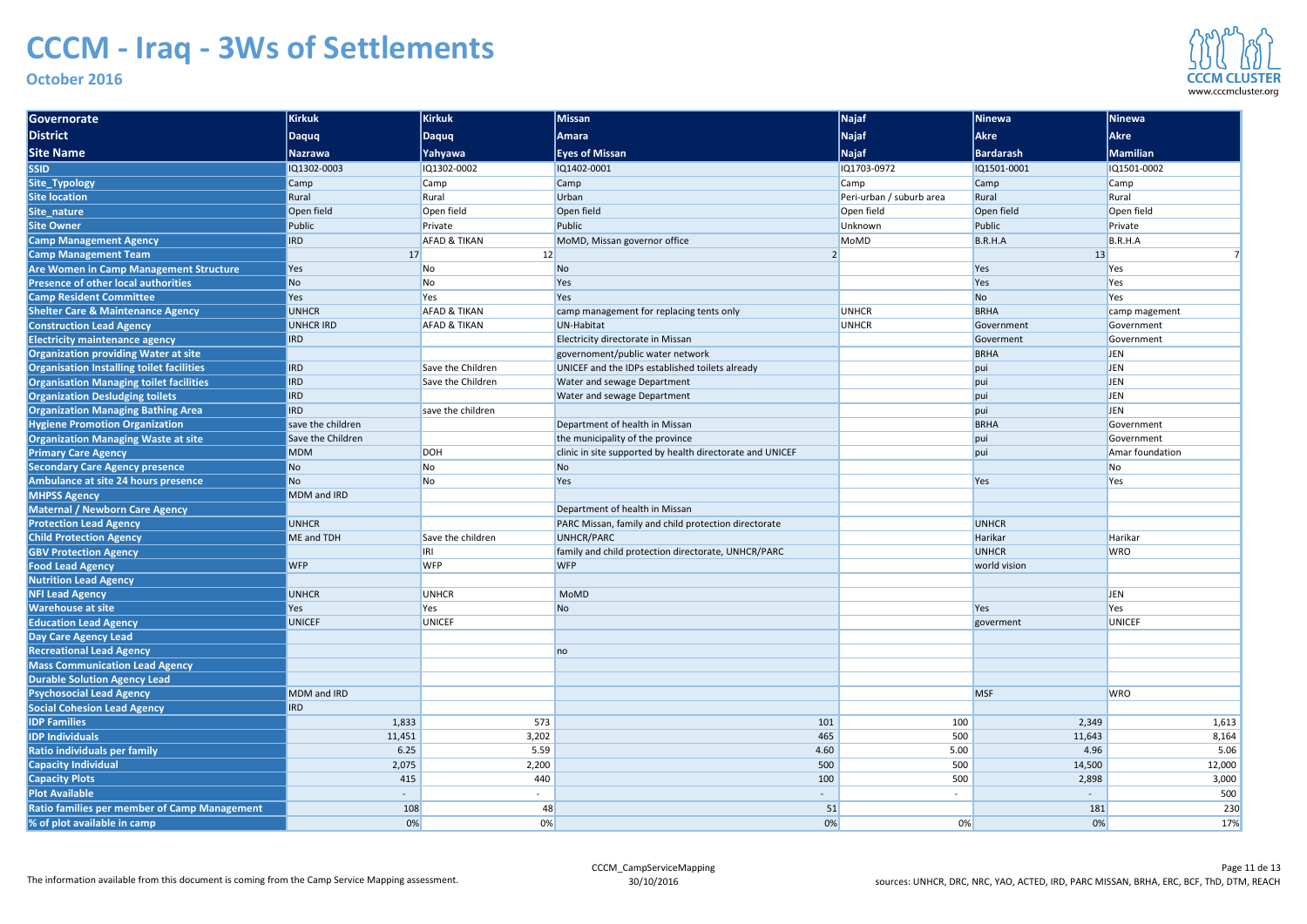| Governorate                                         | <b>Ninewa</b>            | Ninewa               | Ninewa                    | Ninewa                    | Salah al-Din         | Salah al-Din                        | Salah al-Din         |
|-----------------------------------------------------|--------------------------|----------------------|---------------------------|---------------------------|----------------------|-------------------------------------|----------------------|
| District                                            | <b>Shikhan</b>           | <b>Shikhan</b>       | <b>Shikhan</b>            | <b>Tilkaif</b>            | <b>Balad</b>         | <b>Samarra</b>                      | <b>Samarra</b>       |
| <b>Site Name</b>                                    | <b>Essian</b>            | Mamrashan            | <b>Sheikhan</b>           | <b>Garmawa</b>            | Al-Iraq Al-Muahad    | <b>Al Abassia</b>                   | Al-Hwesh             |
| <b>SSID</b>                                         | IQ1506-0001              | IQ1506-0003          | IQ1506-0002               | IQ1509-0001               | IQ1802-0001          | IQ-1805-0011                        | IQ1805-0002          |
| Site_Typology                                       | Camp                     | Camp                 | Camp                      | <b>Camp</b>               | Camp                 | Camp                                | <b>Camp</b>          |
| <b>Site location</b>                                | Rural                    | Rural                | Peri-urban / suburb area  | Rural                     |                      |                                     |                      |
| Site_nature                                         | Open field               | Open field           | Open field                | Open field                |                      |                                     |                      |
| <b>Site Owner</b>                                   | Private                  | Private              | Public                    | Private                   |                      |                                     |                      |
| <b>Camp Management Agency</b>                       | B.R.H.A                  | B.R.H.A              | B.R.H.A                   | B.R.H.A                   | <b>By IDPs</b>       | local authorities & PMF Unit (Badr) | <b>MoMD</b>          |
| <b>Camp Management Team</b>                         | 10                       |                      | 8                         |                           |                      |                                     |                      |
| Are Women in Camp Management Structure              | Yes                      | Yes                  | Yes                       | <b>Yes</b>                |                      |                                     |                      |
| <b>Presence of other local authorities</b>          | Yes                      | Yes                  | Yes                       | Yes                       |                      |                                     |                      |
| <b>Camp Resident Committee</b>                      | Yes                      | No                   | Yes                       | <b>Yes</b>                |                      |                                     |                      |
| <b>Shelter Care &amp; Maintenance Agency</b>        | <b>SP</b>                | <b>NCA</b>           | <b>UNHCR &amp;IOM</b>     | <b>UNHCR</b>              |                      |                                     |                      |
| <b>Construction Lead Agency</b>                     | Government               | <b>UNHCR WHH PWJ</b> | IOM/IHP/UK-AID            | UNHCR                     | Local authority/MoMD |                                     | Local authority/MoMD |
| <b>Electricity maintenance agency</b>               | B.R.H.A                  | B.R.H.A              | Department Of Electricity | Department Of Electricity |                      |                                     |                      |
| <b>Organization providing Water at site</b>         | B.R.H.A                  | B.R.H.A              | <b>ACF</b>                | BRHA                      |                      |                                     |                      |
| Organisation Installing toilet facilities           | S.P                      | <b>NCA</b>           | noi                       | BRHA                      |                      |                                     |                      |
| <b>Organisation Managing toilet facilities</b>      | S.P                      | <b>NCA</b>           | no, wash club+CM          | <b>BRHA</b>               |                      |                                     |                      |
| <b>Organization Desludging toilets</b>              | <b>SP</b>                | <b>NCA</b>           | coordinate with harikar   | <b>BRHA</b>               |                      |                                     |                      |
| <b>Organization Managing Bathing Area</b>           | <b>SP</b>                |                      |                           | biner.shivan@gmail.com    |                      |                                     |                      |
| <b>Hygiene Promotion Organization</b>               | not available            |                      | not available             | <b>BRHA</b>               |                      |                                     |                      |
| <b>Organization Managing Waste at site</b>          | <b>SP</b>                | <b>NCA</b>           | Care&Harikar              | <b>BRHA</b>               |                      |                                     |                      |
| <b>Primary Care Agency</b>                          | yazda                    | heive                | <b>IOM</b>                | <b>IMC</b>                |                      |                                     |                      |
| <b>Secondary Care Agency presence</b>               | Yes                      | Yes                  | N <sub>o</sub>            | N <sub>o</sub>            |                      |                                     |                      |
| Ambulance at site 24 hours presence                 | Yes                      | Yes                  | Yes                       | Yes                       |                      |                                     |                      |
| <b>MHPSS Agency</b>                                 |                          |                      |                           |                           |                      |                                     |                      |
| <b>Maternal / Newborn Care Agency</b>               |                          | no                   | <b>IOM</b>                |                           |                      |                                     |                      |
| <b>Protection Lead Agency</b>                       | <b>UNHCR</b>             | <b>UNHCR</b>         | <b>UNHCR</b>              | UNHCR                     |                      |                                     |                      |
| <b>Child Protection Agency</b>                      | <b>UNHCR</b>             | <b>VOP</b>           | UNHCR, VOP                | Save the children         |                      |                                     |                      |
| <b>GBV Protection Agency</b>                        | <b>UNHCR</b>             | <b>UNHCR</b>         | <b>UNHCR</b>              | <b>UNHCR</b>              |                      |                                     |                      |
| <b>Food Lead Agency</b>                             | WFP/ACF                  | WFP/BCF              | WFP/BFC                   | <b>WFP-ACF</b>            |                      |                                     |                      |
| <b>Nutrition Lead Agency</b>                        |                          |                      |                           |                           |                      |                                     |                      |
| <b>NFI Lead Agency</b>                              | <b>UNHCR</b>             | <b>UNHCR</b>         | <b>UNHCR</b>              | UNHCR                     |                      |                                     |                      |
| <b>Warehouse at site</b>                            | Yes                      | No                   | Yes                       | Yes                       |                      |                                     |                      |
| <b>Education Lead Agency</b>                        | <b>DoE</b>               | DoE                  | DoE                       | UNICEF                    |                      |                                     |                      |
| Day Care Agency Lead                                | <b>VOP-WAR CHILD</b>     | <b>VOP</b>           | <b>VOP</b>                |                           |                      |                                     |                      |
| <b>Recreational Lead Agency</b>                     |                          |                      |                           | Save the children         |                      |                                     |                      |
| <b>Mass Communication Lead Agency</b>               |                          |                      |                           |                           |                      |                                     |                      |
| <b>Durable Solution Agency Lead</b>                 |                          |                      |                           |                           |                      |                                     |                      |
| <b>Psychosocial Lead Agency</b>                     | Sewan                    | <b>UNFPA</b>         | <b>IOM</b>                |                           |                      |                                     |                      |
| <b>Social Cohesion Lead Agency</b>                  |                          |                      |                           |                           |                      |                                     |                      |
| <b>IDP Families</b>                                 | 2,708                    | 1,015                | 950                       | 1,218                     |                      |                                     | 180                  |
| <b>IDP Individuals</b>                              | 14,688                   | 5,203                | 5,176                     | 6,039                     | $\sim$               |                                     | 1,080                |
| Ratio individuals per family                        | 5.42                     | 5.13                 | 5.45                      | 4.96                      |                      |                                     | 6.00                 |
| Capacity Individual                                 | 15,000                   | 18,000               | 5,020                     | 6,000                     | 2,500                |                                     | 1,080                |
| <b>Capacity Plots</b>                               | 3,003                    | 1,012                | 1,004                     | 1,200                     | 500                  |                                     | 190                  |
| <b>Plot Available</b>                               | $\overline{\phantom{0}}$ | 232                  | $\overline{4}$            | $\sim$                    | $\sim$               |                                     | $\sim$               |
| <b>Ratio families per member of Camp Management</b> | 271                      | 169                  | 119                       | 152                       |                      |                                     |                      |
| % of plot available in camp                         | 0%                       | 23%                  | 0%                        | 0%                        | 0%                   |                                     | 0%                   |